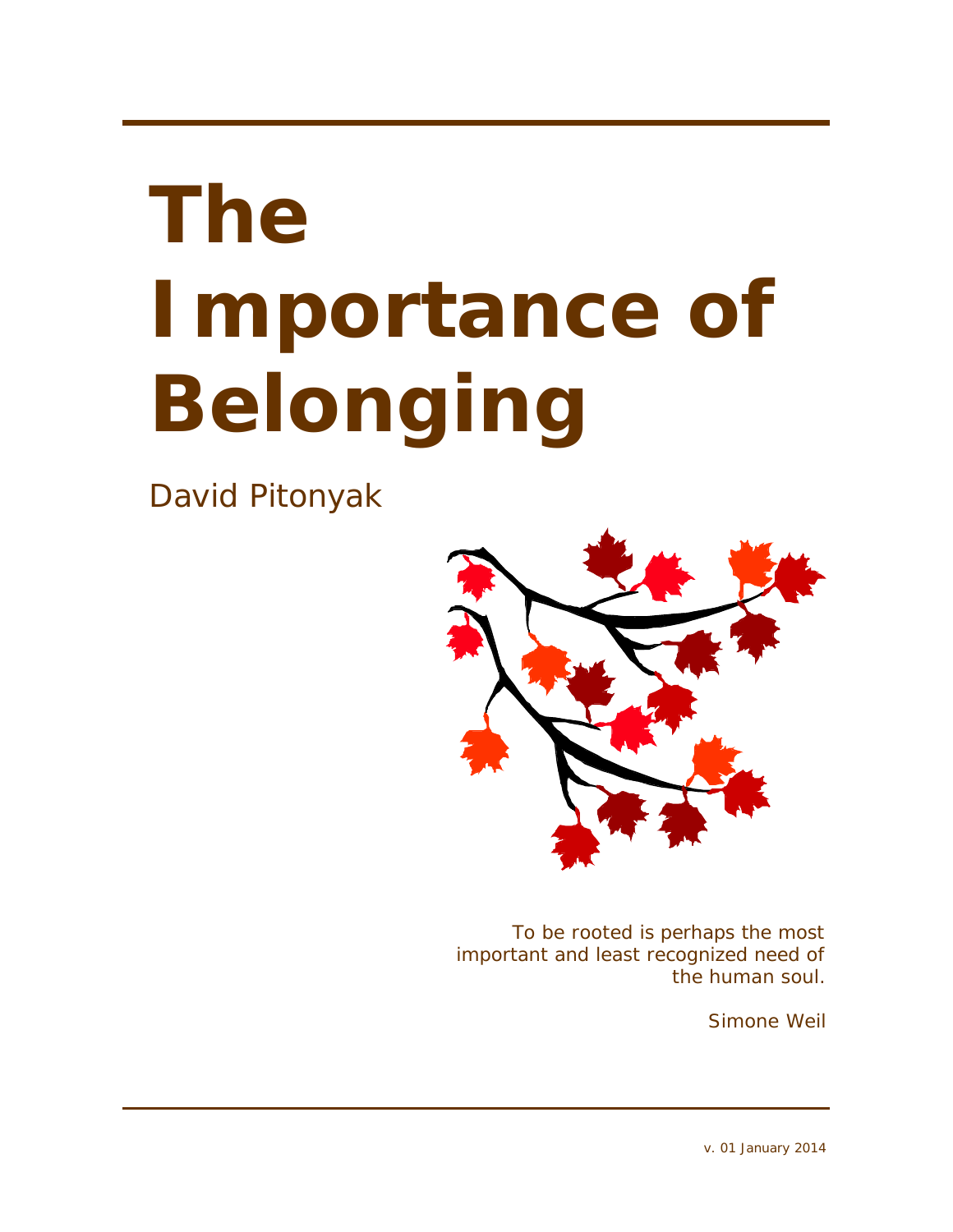## i m a g i n e

David Pitonyak 3694 Mt. Tabor Road Blacksburg, VA 24060

540-552-5629 VOICE 540-552-1734 FAX

**For additional information, visit the imagine web site:**

www.dimagine.com

#### **Reproducing** *The Importance of Belonging*

Permission is granted to download single copies of this handout from the Imagine web site. Should you wish to reproduce the document for distribution or training, please contact David at the above address.

Portions of the document are taken directly from other publications:

Pitonyak, D. (2002). Opening the Door. In J. O'Brien and C. Lyle-O'Brien, *Implementing Person-Centered Planning: Voices of Experience.* Toronto: Inclusion Press.

Pitonyak, D. (2002). *Toolbox for Change: Reclaiming Purpose, Joy, and Commitment in the Helping Profession.* Blacksburg, VA: Imagine.

Pitonyak, D. (2002). *What Do I Do Next…? Supporting a Person with Difficult Behaviors After the Workshop.* Blacksburg, VA: Imagine

*What Do I Do Next…?* was prepared for and funded by the City of Philadelphia, Department of Public Health.

#### **Printing Suggestions**

*The Importance of Belonging* is designed to be printed front and back. Please, when replicating, save paper by using both sides.

©David Pitonyak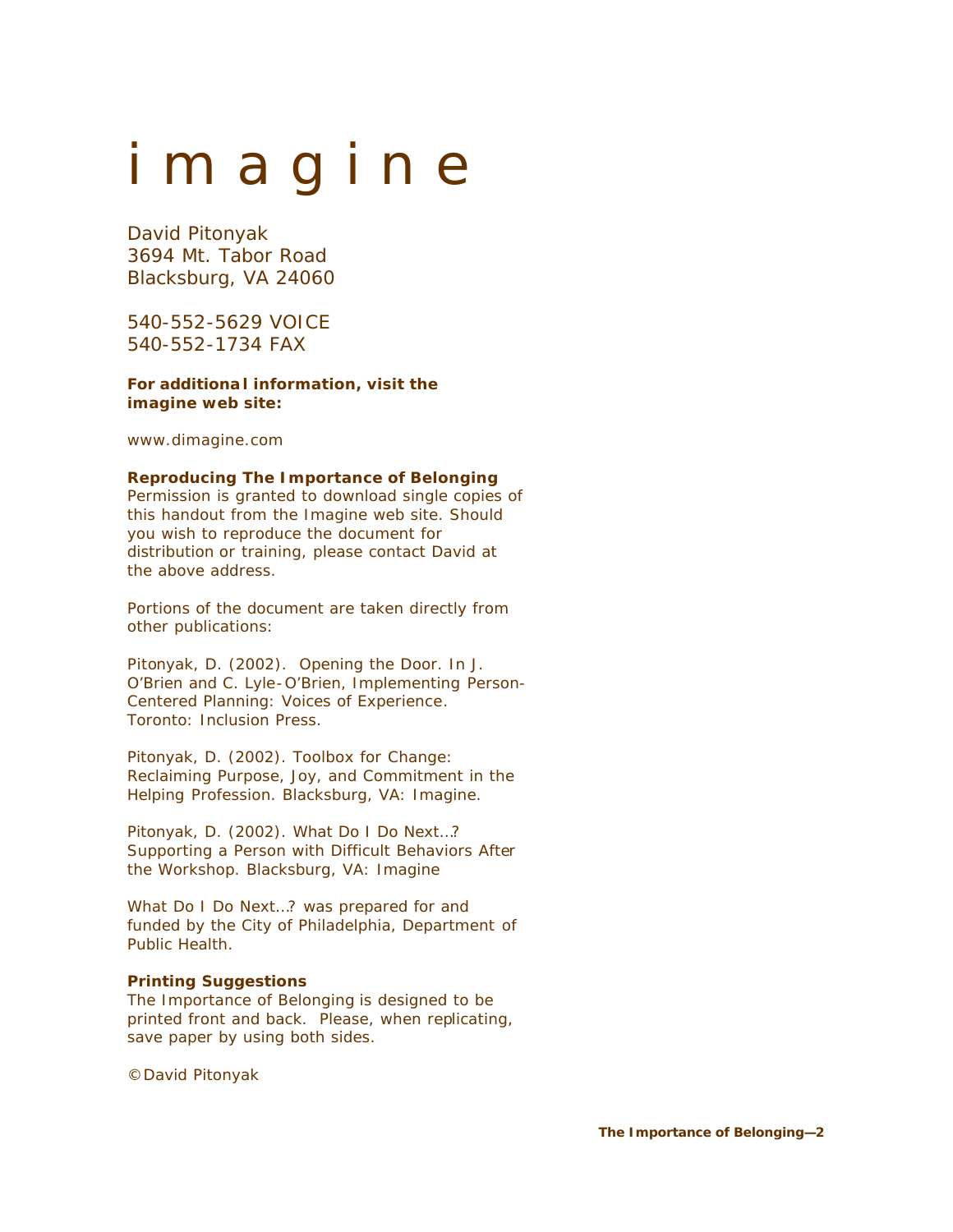

*We are all longing to go home to some place we have never been — a place, half-remembered, and halfenvisioned we can only catch glimpses of from time to time. Community. Somewhere, there are people to whom we can speak without having the words catch in our throats. Somewhere a circle of hands will open to receive us, eyes will light up as we enter, voices will celebrate with us whenever we come into our own power. Community means strength that joins our strength to do the work that needs to be done. Arms to hold us when we falter. A circle of healing. A circle of friends. Someplace where we can be free.*

- Starhawk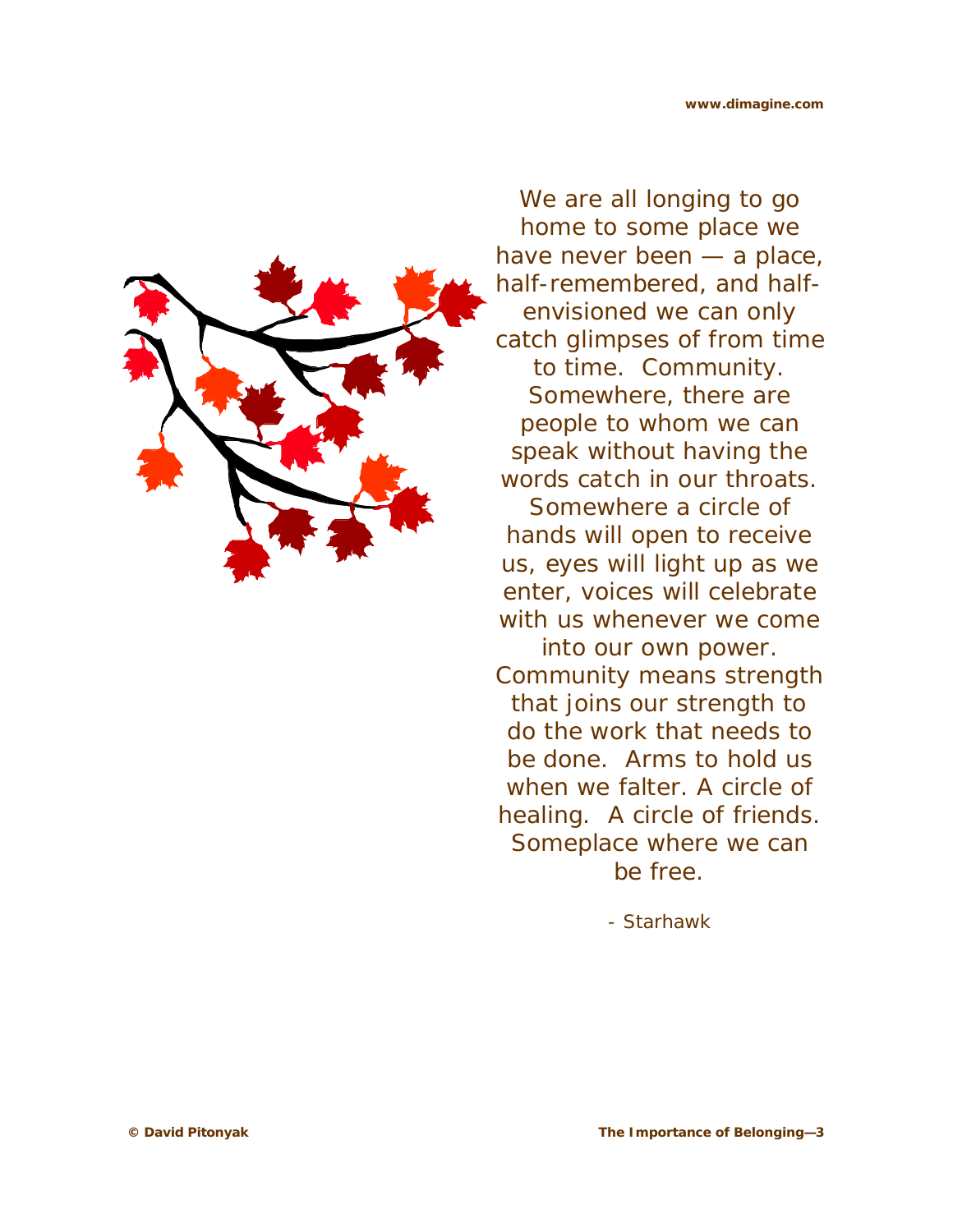

### **Introduction**

Many people who experience disabilities live lives of extreme loneliness and isolation. Many depend almost exclusively on their families for companionship. Some have lost their connections to family, relying on people who are paid to be with them for their social support. Although paid staff can be friendly and supportive, they frequently change jobs or take on new responsibilities. The resulting instability can be devastating to someone who is fundamentally alone.

Bob Perske describes how a person whose life is devoid of meaningful relationships might feel:

*"We have only begun to sense the tragic wounds that so many [persons with developmental disabilities] may feel when it dawns on them that the only people relating with them - outside of relatives -- are paid to do so. If you or I came to such a sad realization about ourselves, it would rip at our souls to even talk about it. Chances are some of us* 

*would cover it up with one noisy, awkward bluff after another. And chances are, some professionals seeing us act this way, would say we had "maladaptive behavior." Think about what it would feel like to have even one person come to us without pay, develop a reliable, long-term relationship with us because he or she wanted to... literally accept us as we are. Then think of the unspeakable feelings we might possess if - when others were "talking down" to us and "putting us in our place" -- that kind person could be counted on to defend us and stick up for us as well! Most of us do have persons like that in our lives. But will the day come when [people with disabilities] have them too?"* (1)

In my view, most people served by the human services industry are profoundly lonely. Loneliness is the central reason why so many are unhappy and distraught. It is not because our instructional strategies are ill-informed or because our planning processes are inadequate. It is not because our medications are in-potent or because staff are untrained. Their suffering results from isolation. As Willard Gaylin has written, "To be vulnerable is not to be in jeopardy. To be vulnerable and isolated is the matrix of disaster  $(2).''$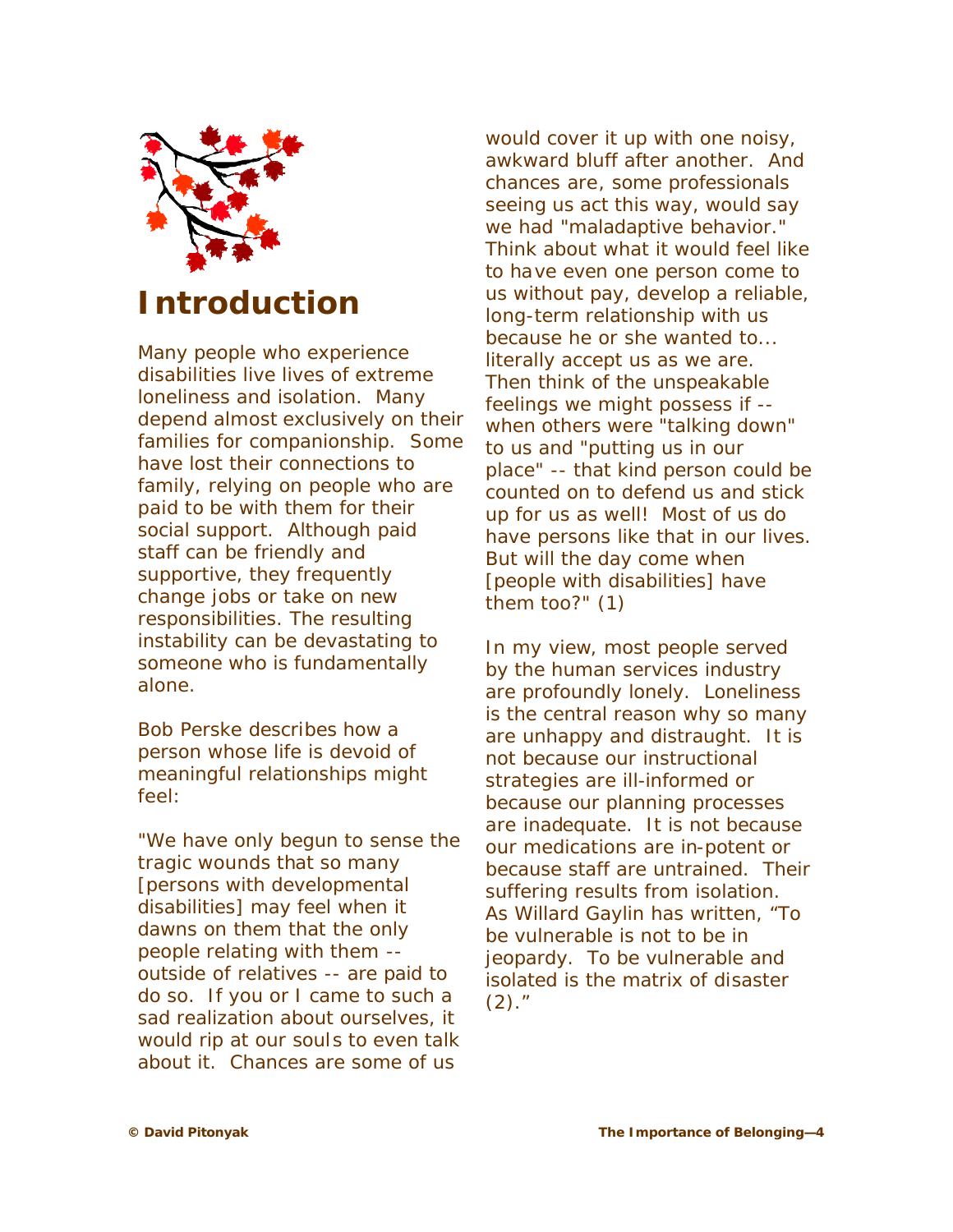#### **The Wrong Questions**

For years, the human services profession has been pre-occupied with three questions (3):

What's wrong with you? How do we fix you? What do we do with you if we can't fix you?

The central function of our human services system, in my view, should be to help people who experience disabilities to develop and maintain "enduring, freely chosen relationships" (4).

Why?

#### **The Importance of Belonging (5)**

"A sense of belonging," writes Dr. Kenneth Pelletier of the Stanford Center for Research and Disease Prevention, "appears to be a basic human need – as basic as food and shelter. In fact, social support may be one of the critical elements distinguishing those who remain healthy from those who become ill." (6)

In their 1996 book, *Mind/Body Health: The Effects of Attitudes, Emotions and Relationships*, researchers Brent Hafen, Keith Karren, Kathryn Frandsen, and N. Lee Smith describe the results of a nine-year study of 7,000 people living in Alemada County, California. "The people with many

## **Loneliness is the only real disability**

**I thought, for the longest time, that I had made this quote up on my own, and then someone said they heard it from Judith Snow first. I asked Judith if she had coined the phrase and she said, "I wish I had." Years later, someone in Georgia told me that Beth Mount had said it first so I wrote to Beth to see if they were right. She wrote back, "Use it and don't worry about making it mine--so much of what we all say and do has been borrowed from our network...don't worry about crediting me with that which we all know, the power of relationships to heal and make whole.** " **Looks to me like Beth deserves the nod.**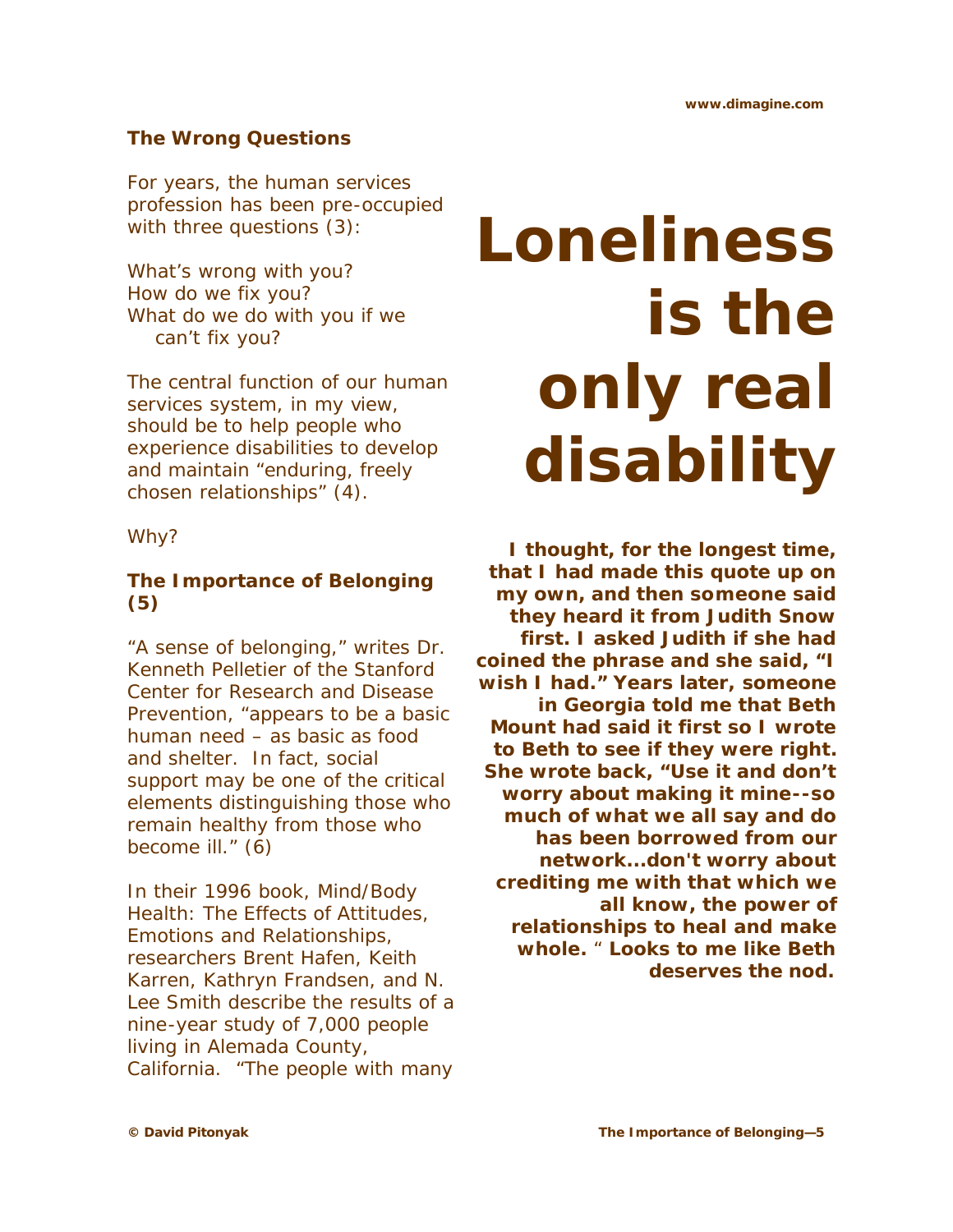social contacts – a spouse, a close-knit family, a network of friends, church, or other group affiliations – lived longer and had better health. People who were socially isolated had poorer health and died earlier. In fact, those who had few ties with other people died at rates two to five times higher than those with good social ties." (7)

Hafren, Karren, Frandsen, & Smith write that "social support is the degree to which a person's basic social needs are met through interaction with other people. It's the resources – both tangible and intangible – that other people provide. It's a person's perception that he or she can count on other people for help with a problem or for help in a time of crisis." (8)

Although the reasons why social support leads to better health are not entirely understood (one theory is that belonging improves immune function), the implications are profound for people who experience our services. It may be that a great deal of what we see as pathology (e.g., poor health, mental health issues, problem behaviors, etc.), is, in fact, a symptom of loneliness.

Sidney Cobb, president of the Society of Psychosomatic Medicine, argues that the data supporting a link between

loneliness and illness is overwhelming – that "social support can indeed protect people in crisis from what he calls a 'wide variety' of diseases. Adequate social support, Cobb says, has been proven to protect against conditions from 'low birth weight to death, through tuberculosis to depression, alcoholism, and other psychiatric illness. Furthermore, social support can reduce the amount of medication required. accelerate recovery, and facilitate compliance with prescribed regimens.'" People who are suffering from a break down in social support are also more prone to cancer, hypertension, and heart disease (9).

It's true  $-$  you can die from a broken heart.

#### **Better Questions**

The field is now moving toward a much more promising set of questions than *What's wrong with you? How do we fix you?* And *What do we do with you if we can't fix you?* Processes such as person–centered planning pose a deeper more illuminating set of questions (10):

*What are your capacities and gifts and what supports do you need to express them? What works well for you and what does not? What are your visions and dreams* 

*of a brighter future and who*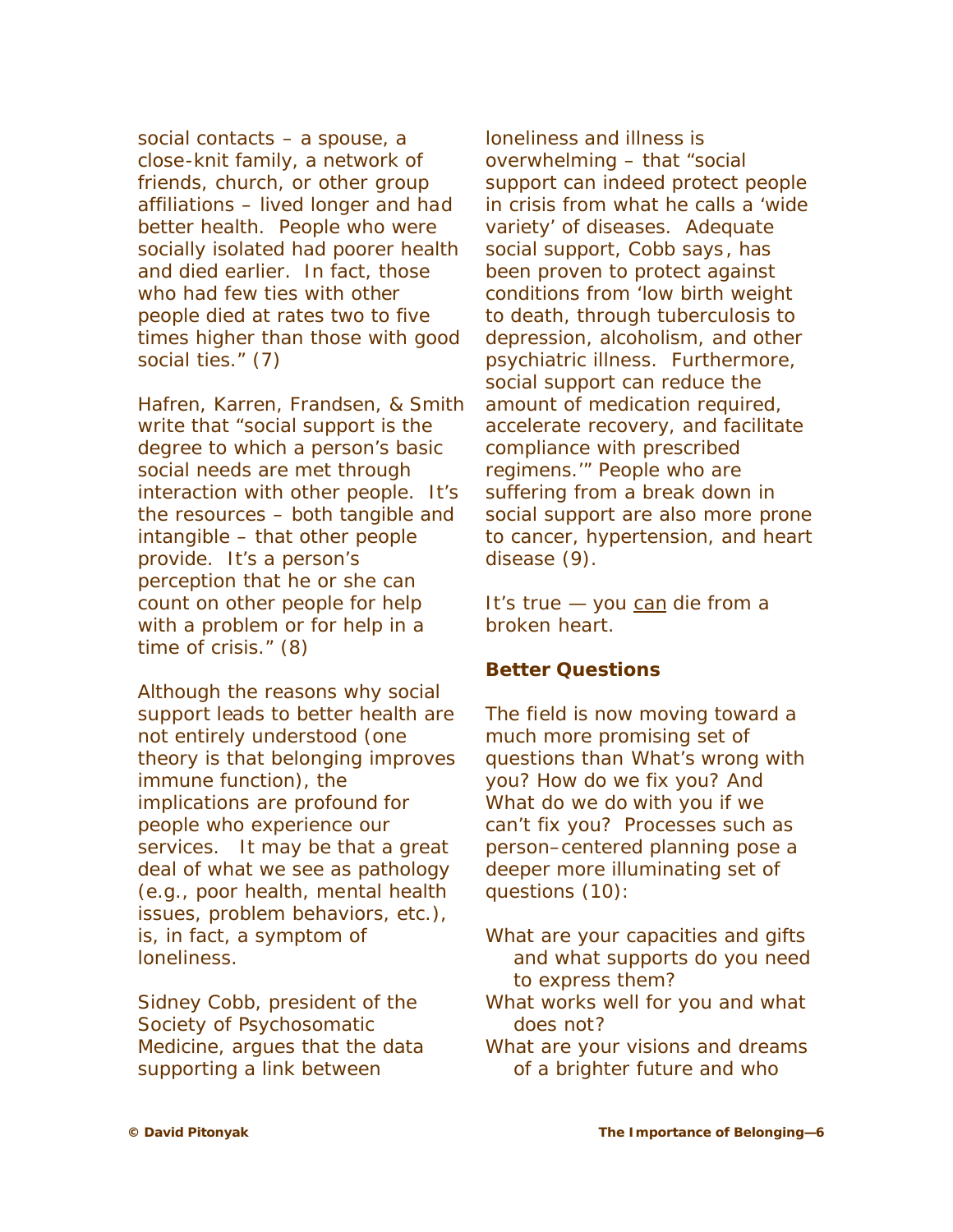### *will help you to move toward that future?*

In addition to these questions, I like those posed by Mary Romer. Mary's questions strike me as fundamental to anyone's success  $(11)$ :

Are enough people engaged in the person's life?

- Are there people who are imbued with the belief and hope for a brighter, better future for the person?
- If not, how might such people be found or how might that sense of hope be instilled in those committed to walking with the person?

### **Ask, "Am I lonely?**

Loneliness affects all kinds of people. Tall and short, rich and poor, black, white, yellow, Republican, Democrat, Catholic, Jew — you name it, loneliness knows no bounds. There are broken hearts everywhere.

The awareness that many people who experience disabilities may be lonely necessitates an awareness that the people who are supposed to help may be lonely too. In order to support the development of relationships for other people, we must examine our own sense of connectedness. Ask yourself, How do I stay in contact with my family? How do my visits home feel? Who are my friends? Who is my partner? Do I see them often

enough? What do I contribute to these relationships? What do I know about relationships and how can I use this knowledge to support the person?

It is also important to examine your relationships with the person's supporters. How well do you know them? How often do you provide them with positive feedback about their contributions? How often do you ask them what they need? And how often do you listen?

You can also ask these and other questions of the general culture surrounding the person. Do people know each other? How often do they support each other? Does anyone listen to what the people who know the person best have to say? If you are involved in the service delivery system, you can ask "Does the organization treat staff in a valued way? " Do staff feel that their superiors are personally concerned with their well-being and that their needs will be attended to? If it is a family home, you might consider the supports available to the entire family? Are the relationships supportive or contentious? It almost goes without saying that an organization of supported and involved caregivers is key if the goal of the organization is to support "belonging." To paraphrase Jean Clark, "A person's needs are best met by people whose needs are met."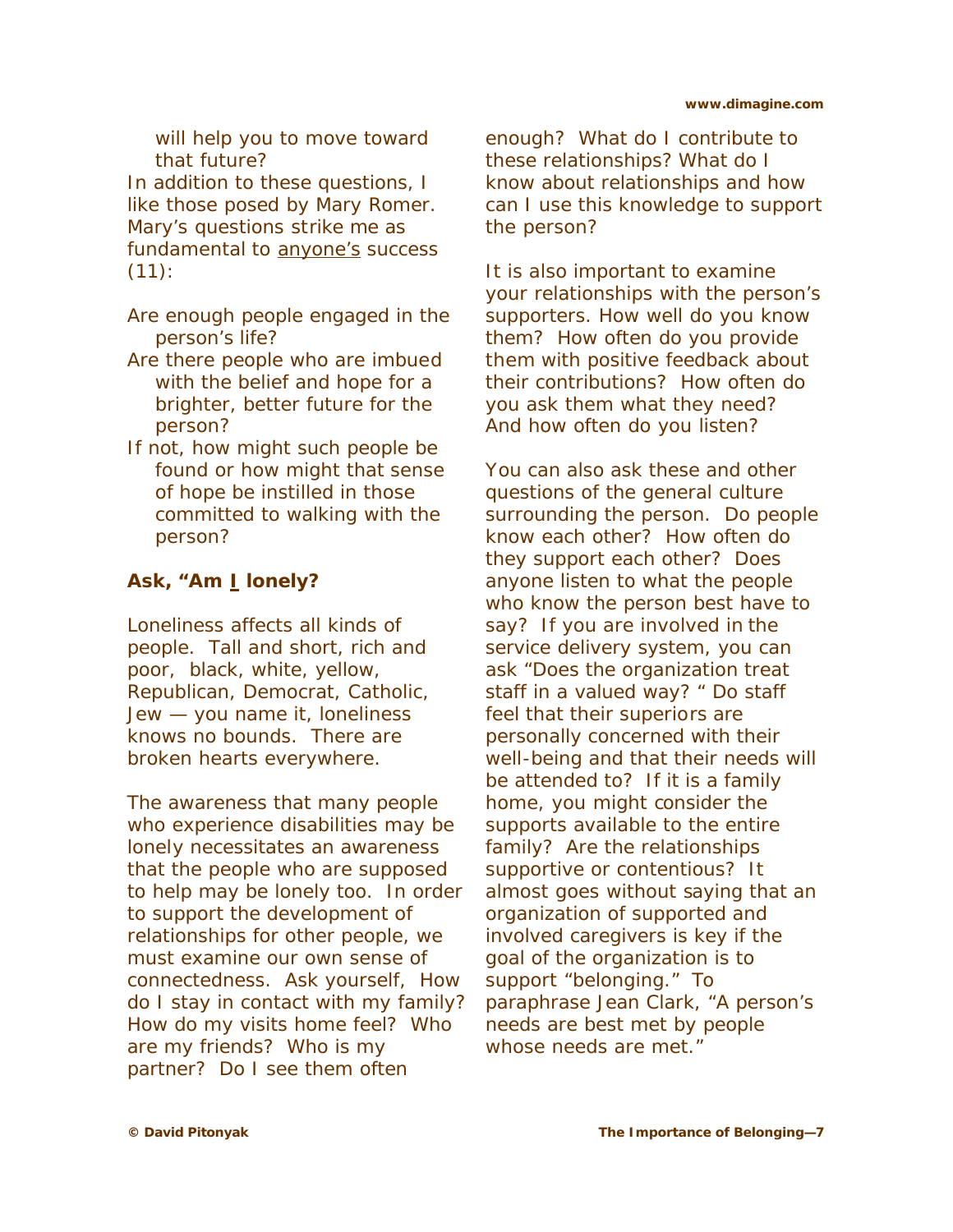

### **Wake up to the people right next to you.**

I BELIEVE THAT ONE OF THE MOST fundamental reasons why professionals have lost touch with the importance of relationships in the lives of the people they serve is that they have lost touch with the importance of relationships in their own lives.

A solid resource for understanding why relationships are important and how they are formed can be found by examining our own relationships. We are brothers and sisters, sons and daughters, nieces and nephews, Moms and Dads, loversand partners, etc. We already know a great deal about *how* to be connected.

### **Things You Can Do**

• Go home right now and hug your sweetheart like you used to (when her/his hands were too hot to touch). Make a regular date with your partner to spend time with each other (alone). It doesn't have to be complicated. Get Chinese takeout and rent a movie together.

- $\bullet$  Spend time playing with your children. Put aside your worries and To Do lists. Make joy a goal.
- ♦ Go visit your Mom and Dad. Share with them stories of good things they did for you when you were a little boy or little girl. Look through old photographs. Tell stories.
- Contact your siblings. Make a plan to get together somewhere fun to "reconnect."
- Call a friend you have lost touch with over the years. You both need to hear from one another.

IT IS ALSO TRUE that people offering support as professionals often do not know each other. Consider how well you know your fellow workers. Do you know how it is that they have come to this work?

It is often the case that we do not know each other in any meaningful sense. And, having failed to know one another deeply, we then try to come together and solve complex human problems. It makes no sense.

### **Things You Can Do**

- ♦ Find regular time to pause and reflect with your fellow employees.
- $\bullet$  Explore questions such as these, adapted from Margaret Wheatley's (2002) *Turning to*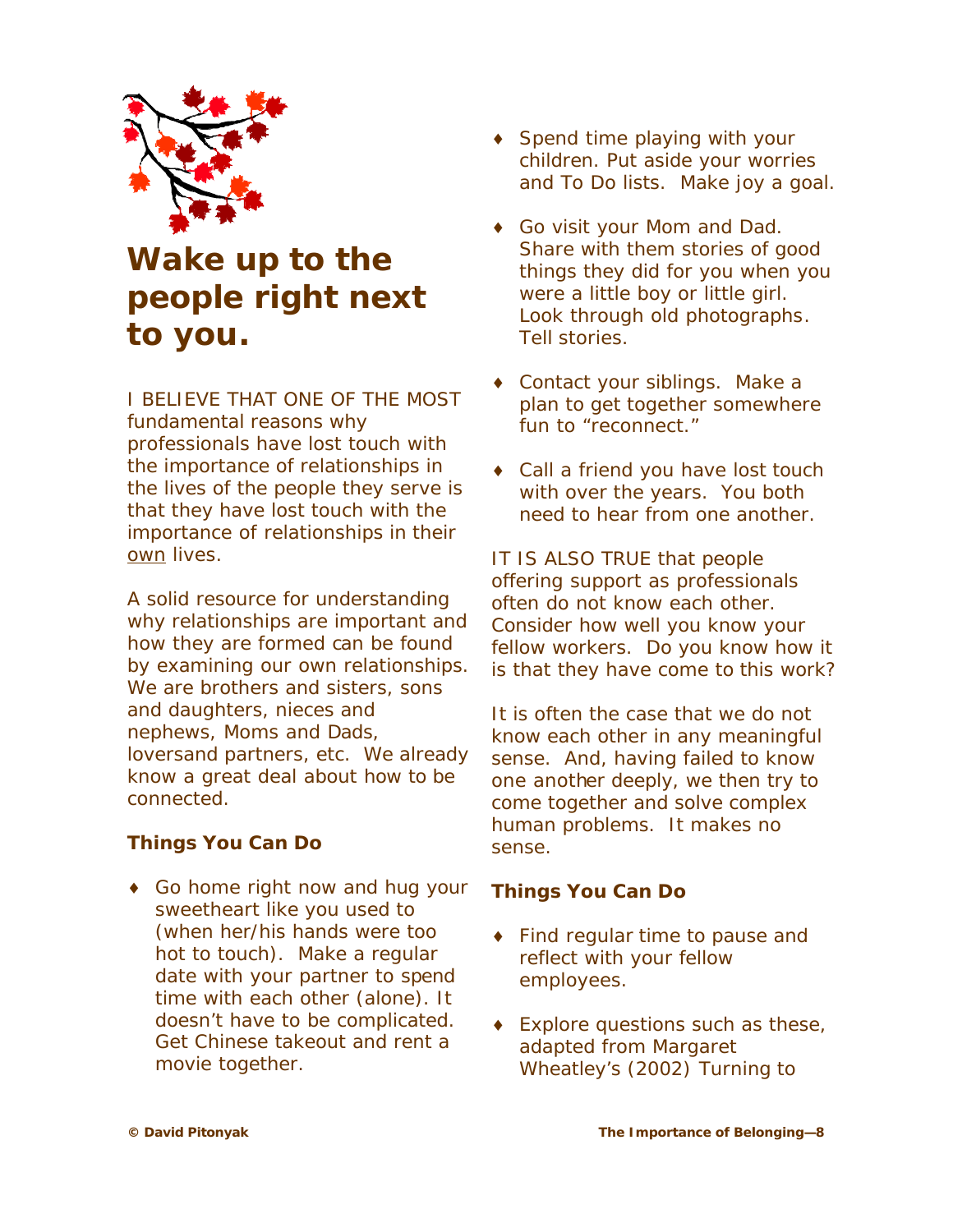#### *one another*:

*How did I come to this work? Do I feel that my vocation is truly right for me? What is my faith in the future? What do I believe about others? What am I willing to notice in my world? When have I experienced good listening? Am I willing to reclaim time to think? What is the relationship I want with the earth? What is my unique contribution to the whole? When have I experienced working for the common good? When have I experienced the sacred?*

### **Make Friends With Yourself**

Finally, consider making friends with yourself. Many of us have become our own worst enemy. We are taking on the needs of others and forgetting our own needs, running ourselves down again and again for what we have not done rather than what we have done.

Ask yourself, "Do I treat myself as well as I would treat a guest in my house?" The answer, sadly, for many of us, is "No." We are far more generous with others than we are with our own selves.

In North America (and I suspect elsewhere), we are obsessed with self-improvement strategies —

things to help us *be* better. I like what the Buddhist nun, Pema Chodron says. She says that "every act of self-improvement is an act of aggression towards the self." The basic idea of selfimprovement, after all, is that once you improve, then you will be lovable.

For many of us, the practice of running ourselves down is like an overly-developed muscle. We do it so easily, we don't realize we have done it. Running ourselves down has become a way of life. The encouragement, in such cases, is to "lighten up." Instead of trying to change your habit of "self-injury," just notice it. Be curious about it without trying to change it into anything at all. Invite it in for tea.

### **Things You Can Do**

- $\bullet$  Make a list of those things that bring you joy, those things you never seem to have time for anymore. Grant yourself permission to enjoy yourself. Lighten up. The suffering of others will be waiting for you when you return
- ♦ Read Pema Chodron's *The Wisdom of No Escape And The Path of Loving Kindness.* A most practical book for people in the helping profession.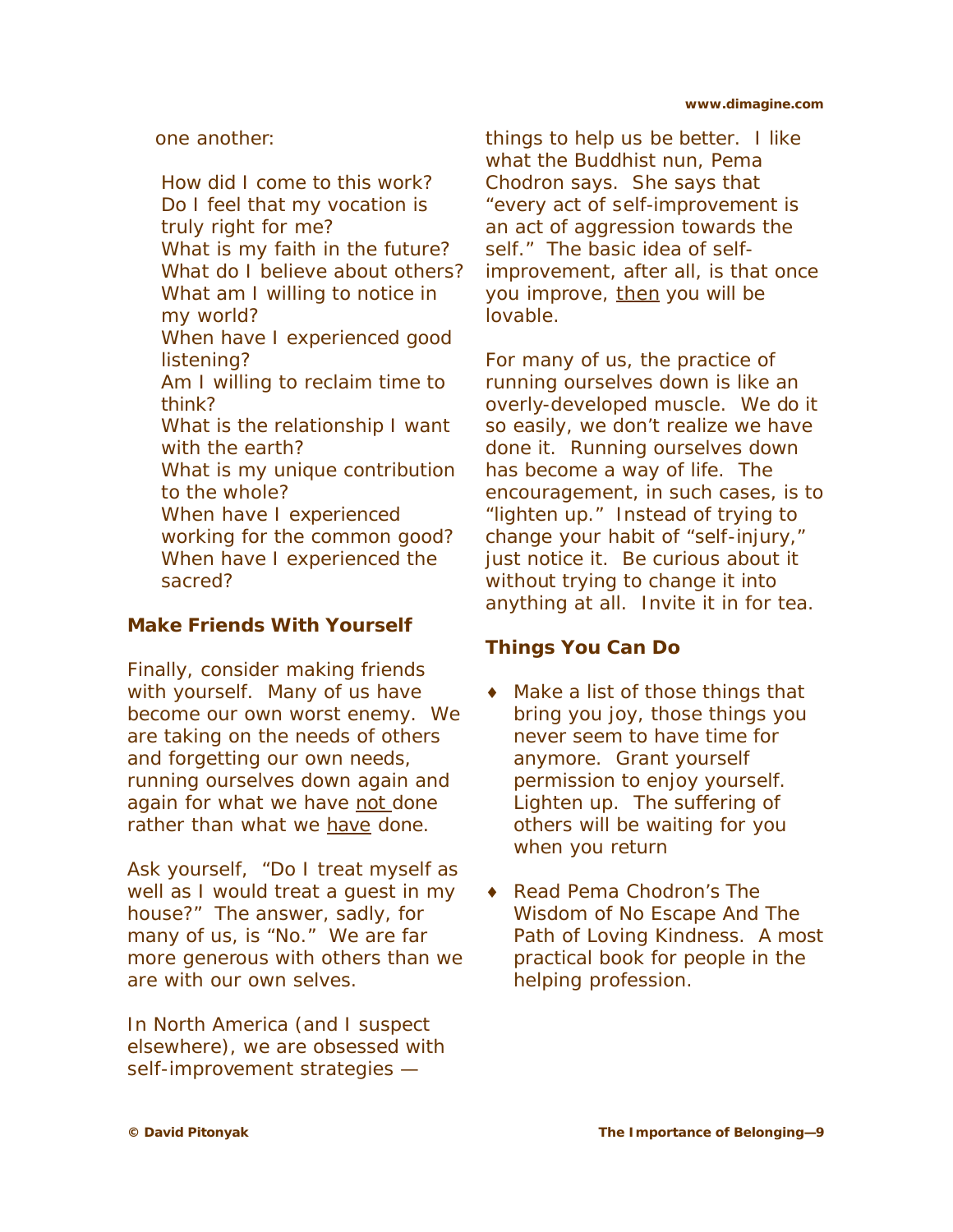

### **Learn about person-centered planning**

In the book, *A Little Book About Person-Centered Planning,* Connie Lyle O'Brien, John O'Brien, and Beth Mount describe the powerful differences between traditional approaches and person-centered planning. Unlike traditional approaches to planning, which ask questions like, "What's wrong with you?" and "How can we *fix* you?", person-centered planning focuses on questions like "What are your capacities and gifts and what supports do you need to express them?" and "What works well for you and what does not?" and "What are your visions and dreams of a brighter future and who will help you move toward that future?"

Describing the roots of personcentered planning Lyle O'Brien, O'Brien, and Mount write (1998):

"Person-centered planning did not ignore disability, it simply shifted the emphasis to a search for capacity in the person, among the person's friends and family, in the

community, and among service workers. A person's difficulties were not relevant to the process until how the person wanted to live was clear. Then it was necessary to imagine, and take steps to implement, creative answers to this key question, "What particular assistance do you need because of your specific limitations (not labels) in order to pursue the life that we have envisioned together."

**For additional information:**

- $\odot$  Visit my web site: www.dimagine. **com**
- $\odot$  Click on "Links and Other Resources"
- $\odot$  There you will find links to web sites **and information about a variety of topics, including:**
	- **Advocacy Assistive Technology Books Worth a Look Communication Rights Emergency Preparedness Employment Family Support History of Disability Housing Inclusion International Support and Resources Medicine, Health and Well-Being Microboards Music Person-Centered Planning Policy Links Post Traumatic Stress Disorder Relationships Self-Determination Spirituality State-by-State Resources Storytelling Videos**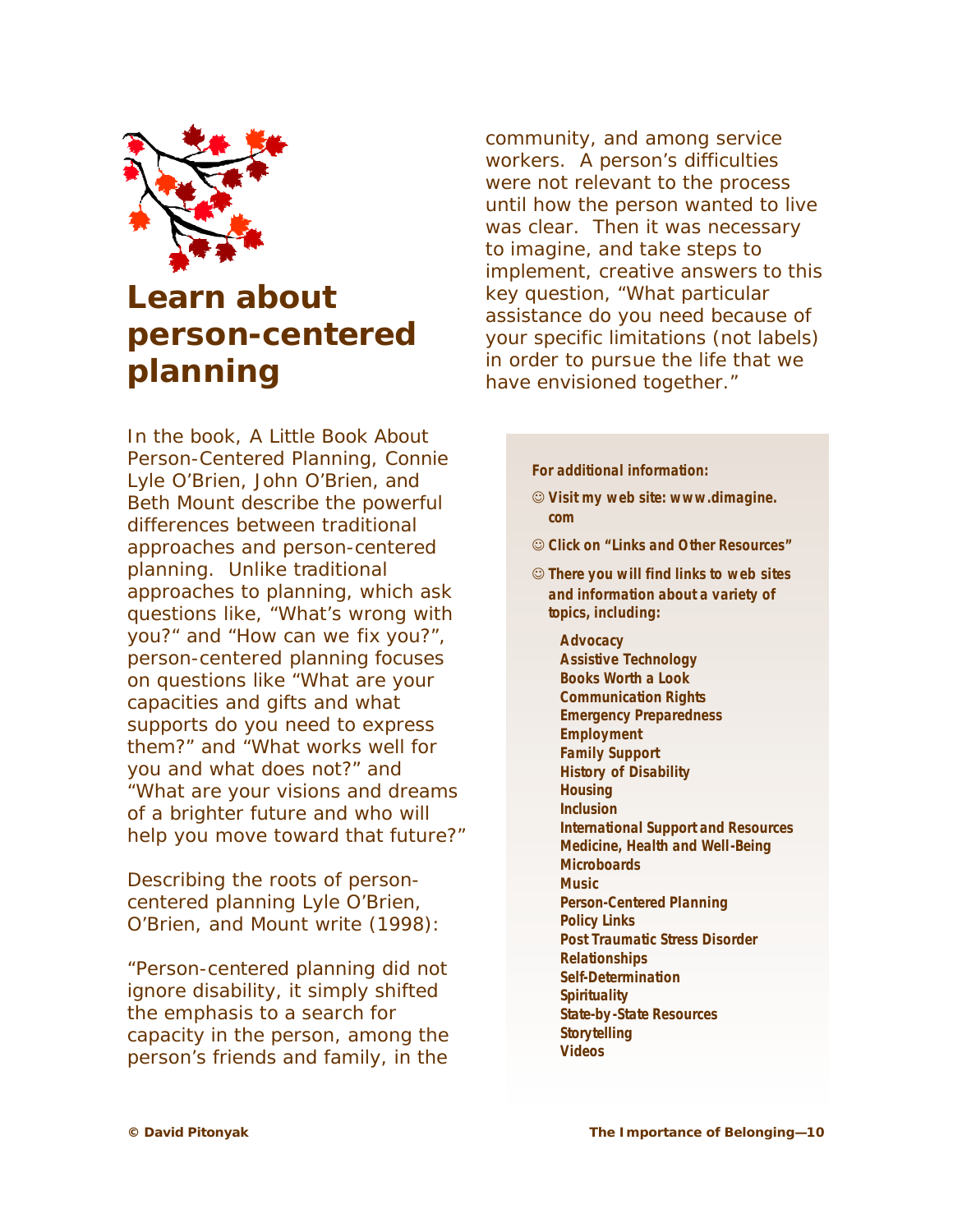

### **Promote the "medicine" of inclusion**

In my workshops about positive approaches, I often begin by asking participants to describe the kinds of behaviors that they find most troubling from the people they support  $(*)$ . I make a list of the behaviors of concern on large pieces of paper. Some of the behaviors are serious, others are not so serious. For example, a list might include:

> *hitting other people, rectal digging, breaking windows, lying, running away, eye poking, nose picking, fantasizing about Demi Moore, saying the same thing over and over again, sleeping during the day, depression, peeing on the lawn furniture, screaming, stealing food from the refrigerator, and jumping into traffic.*

In my workshops about organizational development, *Toolbox for Change,* I often begin the day by asking managers to describe the kinds of employee behaviors that they find most troubling in the workplace. Again, I make a list of the behaviors on large pieces of paper. Examples of the kinds of behaviors people list as problematic in the workplace:

> *talking behind people's backs, spreading rumors, failure to perform job duties, depression, jealousy, acting ruthlessly to get ahead, stealing, lying, refusal to accept responsibility for mistakes, complaining after a meeting is over, acting bossy, acting self-important, denial, and spending too much time at the water cooler.*

After I have asked people to make a list of the behaviors they find most troubling in an individual they serve or a fellow human services worker, I ask them to think about a time in their lives in which they felt "included," "welcome," "a part of." To assist them in the process, I ask them to remember a family reunion they attended, or a party held in their honor. Most people can remember a time when they were included in something big or honored for their very presence. I ask, "What did it *feel* like to be included?" Typical responses

**I am thankful to Jennifer York from the University of Minnesota for teaching me this exercise in 1991 at a supported employment conference in Ellensburg, Washington.**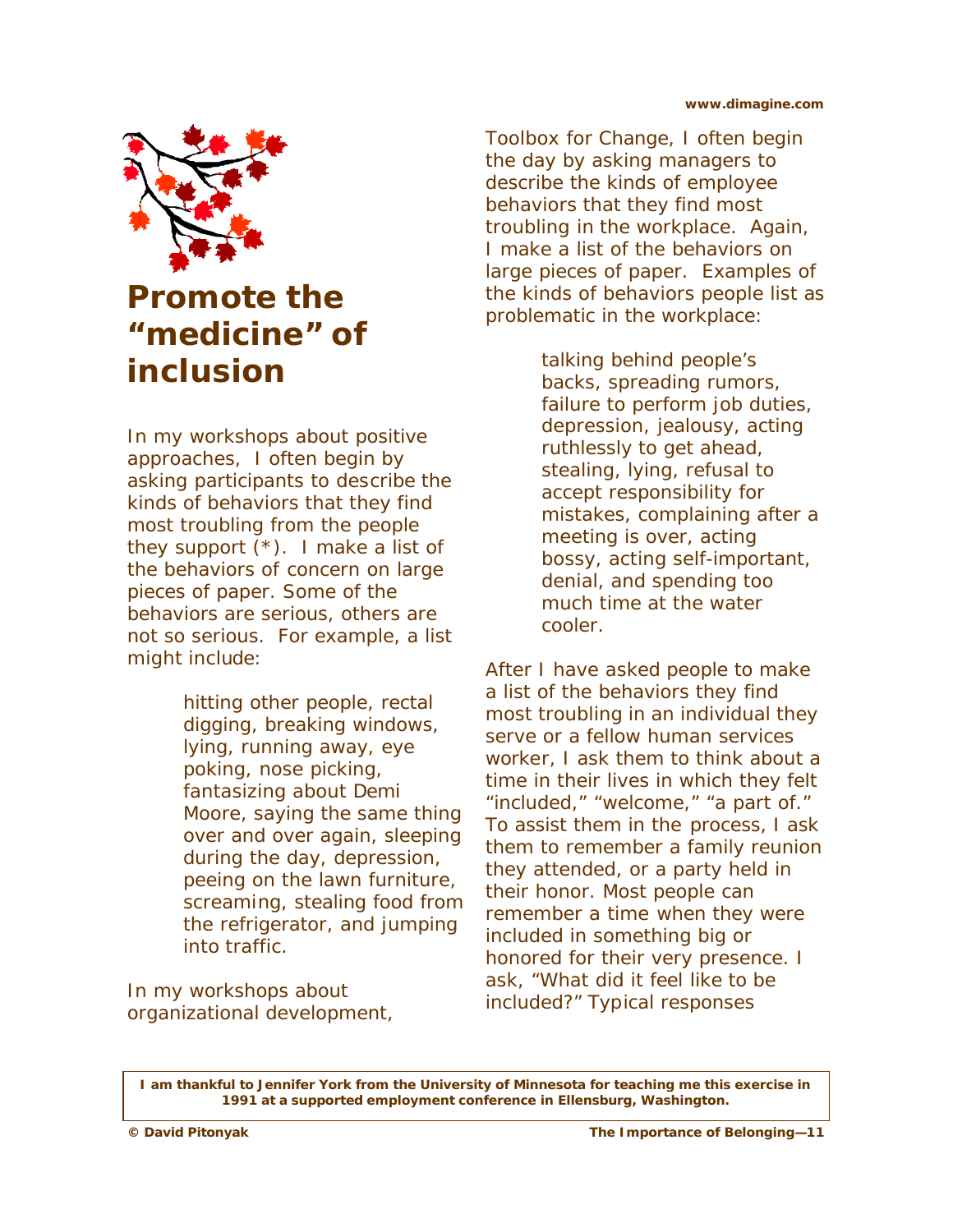#### include:

*happy, satisfied, warm, popular, powerful, confident, special, secure, needed, loved, rooted, important, content, fulfilled, joyful, pleasant, embraced, involved, welcome, valued, loved, supported, comfortable, like I can be myself, I don't have to impress anyone, accepted, not being judged, part of, admired, etc.*

Next, I ask people to remember a time in which they felt "excluded," "left out," "not welcome." It is amazing how quickly people are ready to describe their *feelings* of rejection. Examples of the kinds of responses I hear:

> *dejected, unimportant, aggressive, depressed, alienated, awkward, mean, angry, alone, empty, suicidal, insecure, sad, suspicious, not motivated, suspected, invisible, rejected, frustrated, lonely, attitude, resentful, in a lot of pain, ignored, trying, worthless, spiteful, inferior, politically incorrect, hateful, paranoid, ostracized, blackballed, like I should disappear, like I have faded into the background, criticized, laughed at, conspicuous, like I want to get away, like I'm shrinking,*

*like I want to become someone else, etc.*

When I ask the group to describe how a person might *act* if excluded, the participants invariably begin to create an updated version of the first list (the list of difficult behaviors). Examples of the kinds of responses I hear:

> *aggressive, angry, manic, insane, frantic, irrational, psychotic, indifferent, withdrawn, uncontrollable, "out," tearful, impatient, ineffective, unaffected, bitter, depressed, defensive, silly - trying to get attention, confused, hostile, petty, sleepy, resentful, violent, pretentious, snotty, mistrustful, act out so that I repulse people so they wouldn't pursue a relationship with me, I would try to impress people, to brag, to boast about myself to try and boost my status, I might smoke or drink to look like a rebel so that I look cool, etc.*

Often, even before I have had a chance to complete a list of ways that someone might act if excluded, a participant shouts out, "It's the first list!"

For me, there are at least three important points to garner from the exercise: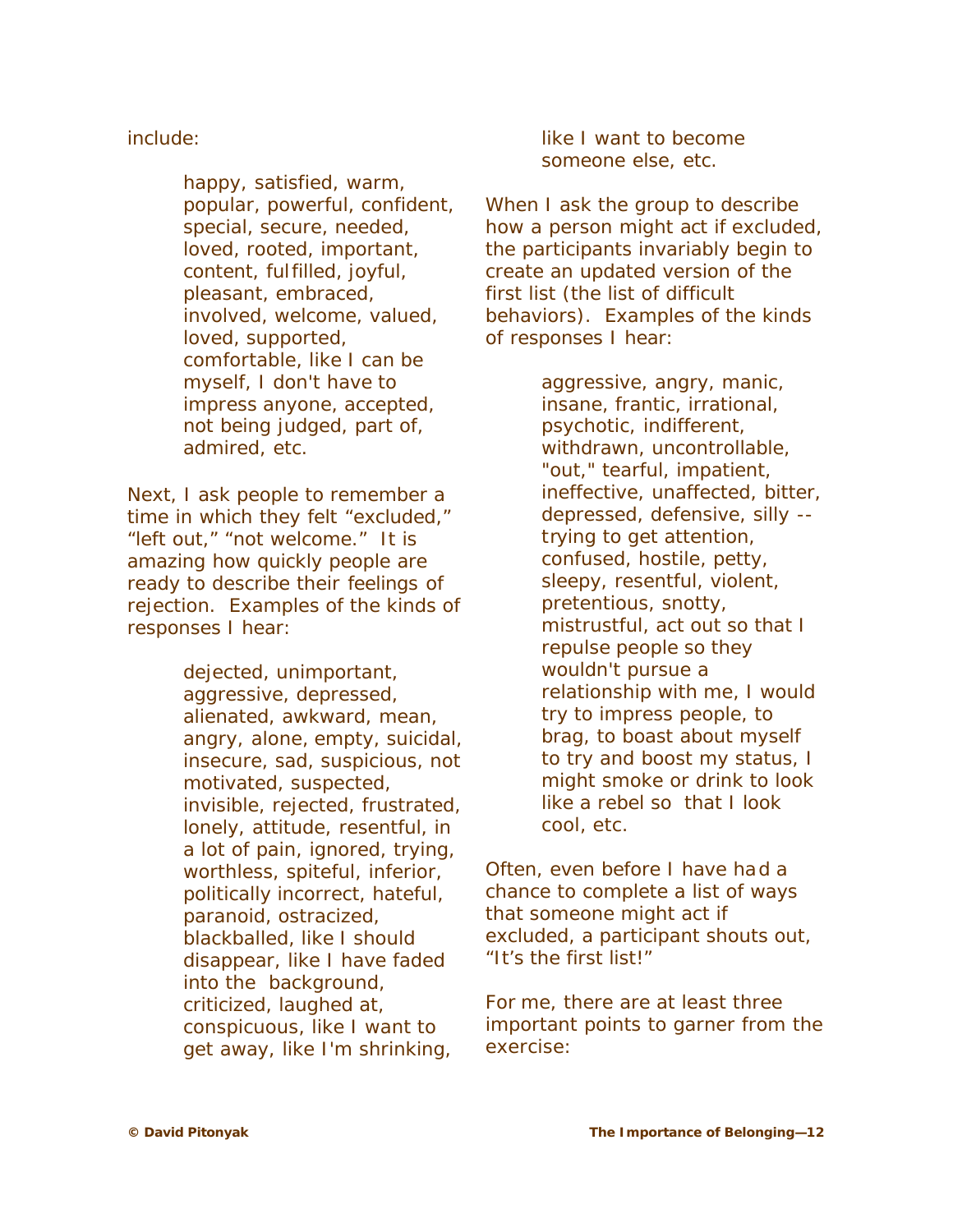- **1.** Most (not all) difficult behaviors result from being excluded. It is not a person's disability that leads him or her to do things that others find objectionable. It is being on the outside of what is in.
- **2.** Most of our consequence-based strategies reinforce the feelings listed under "what it feels like to be excluded." When people's behaviors get worse (and they often do), more, not less, is done to make the person feel excluded.
- **3.** What's the medicine for someone who feels excluded? To be included, of course!

To conclude the exercise, I ask the participants to break into small groups. I ask them to develop a list of things they can do "the next day" to build "inclusive environments."

Why is this exercise important for people who want to help others to broaden and expand their relationships? First, the exercise helps people to understand that problem behaviors are often symptomatic of being left out. Once recognized, people become more motivated to help people broaden and expand their relationships. Second, many staff are afraid to help people get connected because they are afraid of how the person might behave "in the community." While this is an understandable feeling, it is important to understand that being

disconnected  $-$  being lonely  $-$  is the problem. And being connected — being included — is the medicine. Third, it helps staff to connect with their own broken



It isn't enough for your heart to break, because everybody's heart is broken now.

- Allen Ginsberg

places, their own feelings of exclusion. It also helps them to connect with their personal need to be connected. Being included is the medicine they need too.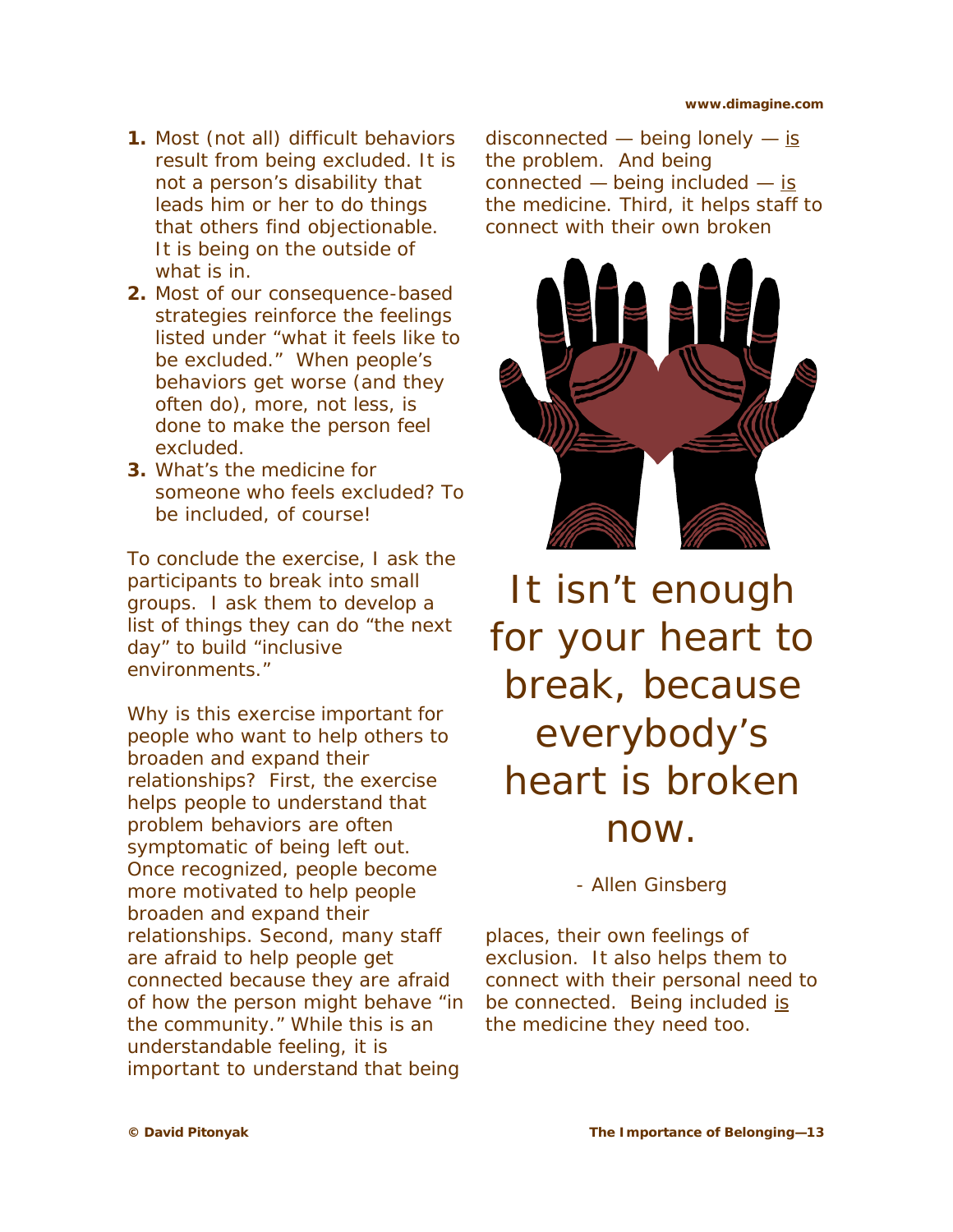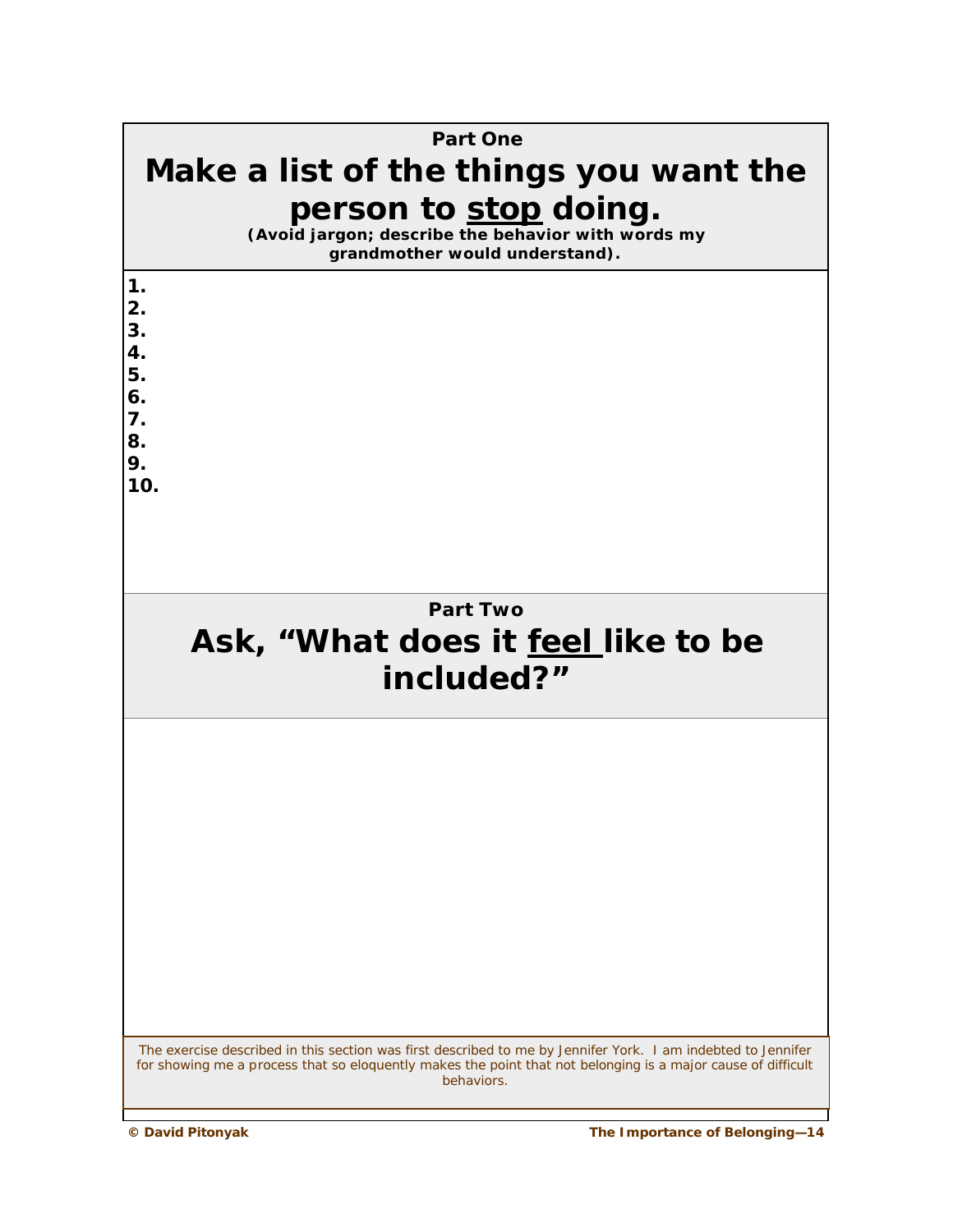**www.dimagine.com**

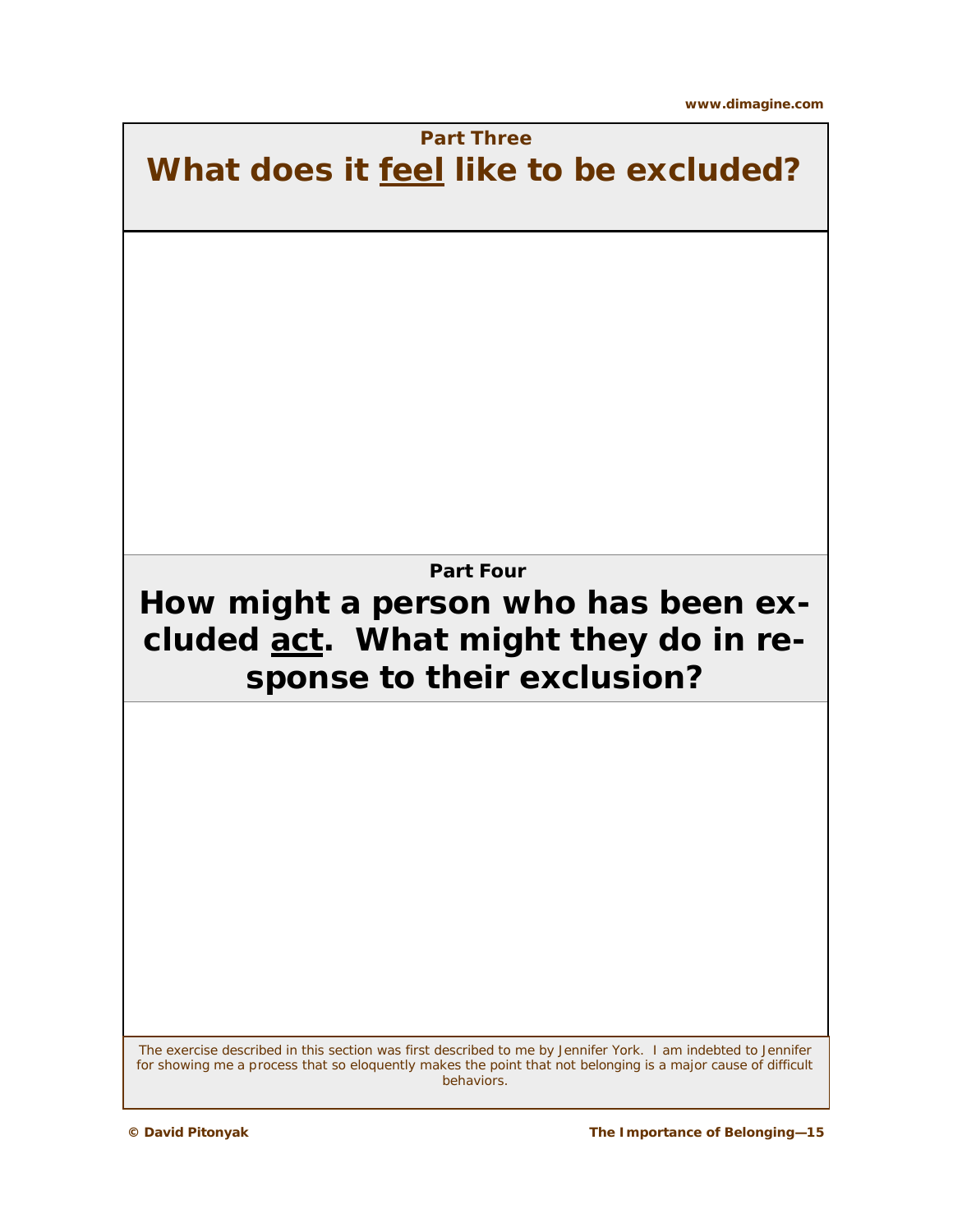### **Part Five**

### **Creating inclusive environments**

Do you think the person might feel, from day to day, any feelings of exclusion? If so, pick 5 feelings from the inclusion list above. Beside each feeling, list 5 things you can do to help the person to experience each feeling

| When included, I/we<br>feel: | Five things I/we can do to help the person<br>experience this feeling:                                                                                                                             |
|------------------------------|----------------------------------------------------------------------------------------------------------------------------------------------------------------------------------------------------|
|                              | 1.<br>$\frac{2}{3}$ .<br>4.<br>5.                                                                                                                                                                  |
|                              | 1.<br>$\frac{2}{3}$ .<br>4.<br>5.                                                                                                                                                                  |
|                              | $\mathbf{1}$ .<br>$\frac{2}{3}$ .<br>4.<br>5.                                                                                                                                                      |
|                              | 1.<br>$\frac{2}{3}$ .<br>4.<br>$\overline{5}$ .                                                                                                                                                    |
|                              | 1.<br>$\overline{2}$ .<br>3.<br>4.<br>5.<br>Note: the proactive steps you will undertake to help the person feel<br>included can be included as "prevention steps" in the person's support<br>plan |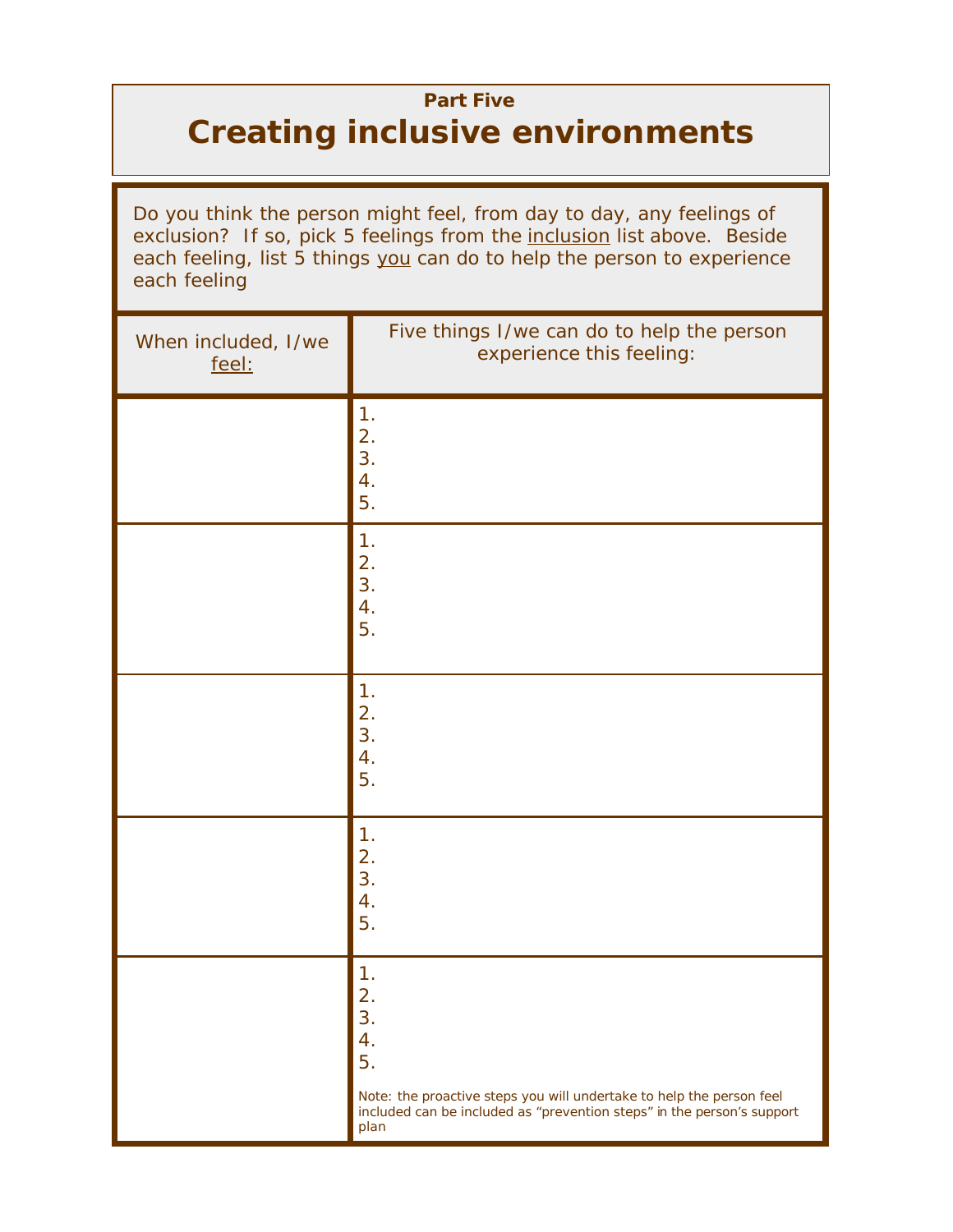

### **Become the person's champion**

We all need someone who thinks we are special, someone who thinks we "hung the moon." Often, how we think of ourselves is shaped by how others see us.

Many people who challenge us are seen only for their "limitations" or "problem behaviors."

Helping a person to grow means that we must take responsibility for "seeing" the person's gifts and potential.

Become the person's champion. Make a commitment to help the person to find joy each day. Help others to see the person's strengths and gifts rather than limitations and shortcomings. Instead of being one more person who "works on" the person, be someone who "works with" the person. Speak about the person's struggles in a way that is respectful of those struggles. Let the person overhear you saying good things about him/her. If you can't be the person's champion, take responsibility for helping the person



medicine.

**Remember that a crisis can be a great opportunity to form a meaningful relationship with someone.**

to find a champion. It's powerful

A crisis can be an *opportunity* to teach a person the importance of relationships (12). The Outward Bound program is based on this idea. For example, counselors might take a group of "hardened" kids out into the wilderness. On the bus ride, the kids sit in the back, full of attitude and cool. The adults sit in the front of the bus, discussing logistics and responsibilities. When they arrive in the wilderness, the adults tell the kids that they are going to climb down a 100 foot rock face, and suddenly the kids who seemed full of attitude and cool change their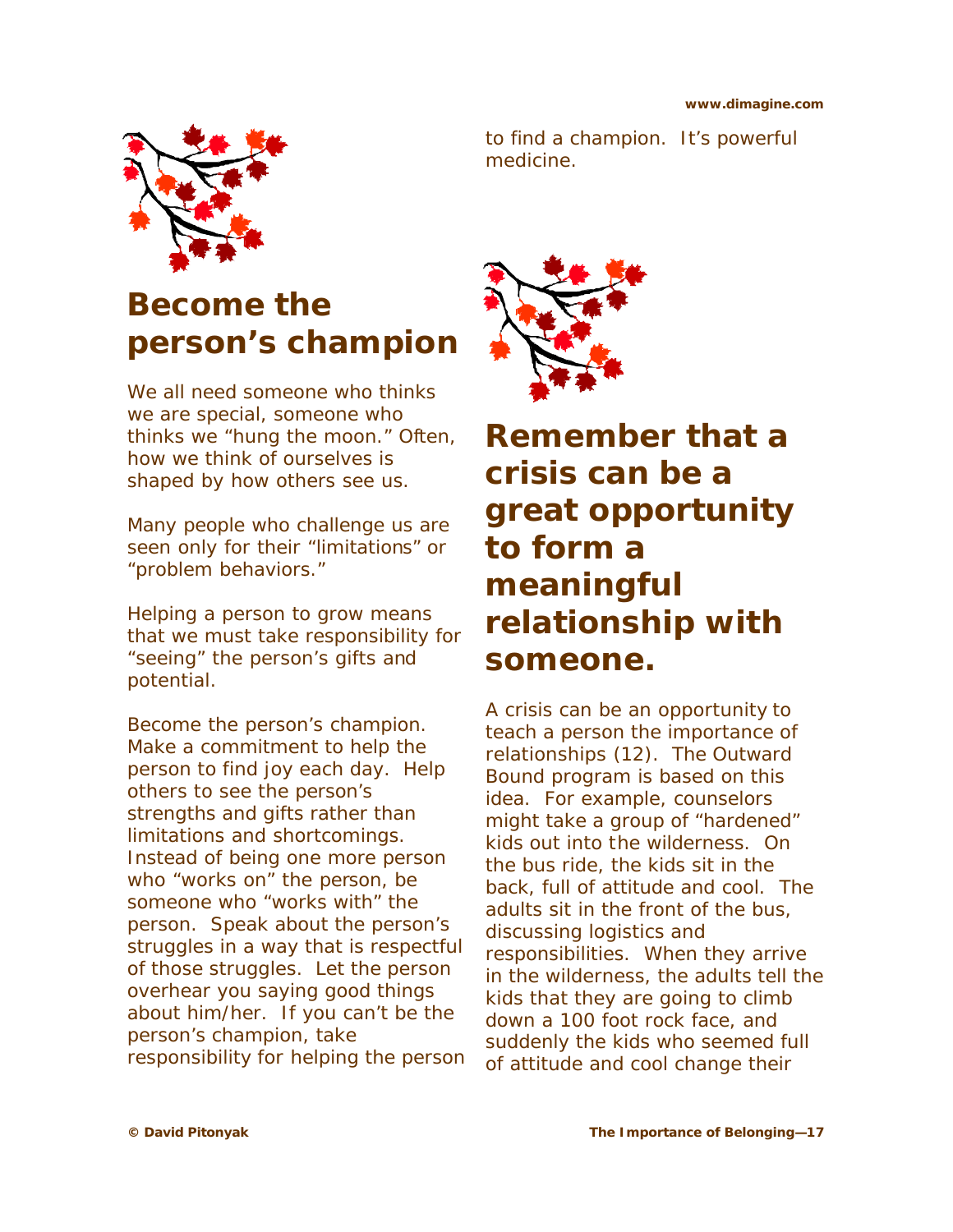physical proximity to the adults (they get closer). They let everyone know that they are not so confident anymore. In essence, the adults have created a "crisis." The goal of this crisis is to show the kids that the adults can be helpful. They can help them to overcome their fear of heights, help them to master new skills (e.g., using a harness, tying knots, repelling). And one by one, the kids step over the edge of the cliff and make their way safely to the bottom. Not surprisingly, once they unhitch themselves from their harnesses, they cop the same attitude they had at the outset. But something is different now. Through this crisis, the kids have learned that the adults will support them through during a crisis and help them to develop mastery over needed skills. Additionally, they now share a *story*.



### **Keep your promises.**

Many people who engage in difficult behaviors have too much experience with *broken* promises. Life has been full of tricksters - people who say one thing and mean another. For example, Carl was told that he would be able to live in his own apartment if he improved his behavior. But the truth is much more complex. The funding streams which pay for the group home will not pay for an apartment. In the *real* world, Carl lives in the group setting because people are unwilling to deal with the "politics" the organization, funding streams and State regulations. In short, people don't want to deal with the *real*  problems, so they make Carl *the* problem.

Teach the person that your word is good by following through on your promises. Give the person a chance to learn that you are trustworthy, but don't be surprised if the person is reluctant to trust you at first. It can take time for a heart that has been betrayed to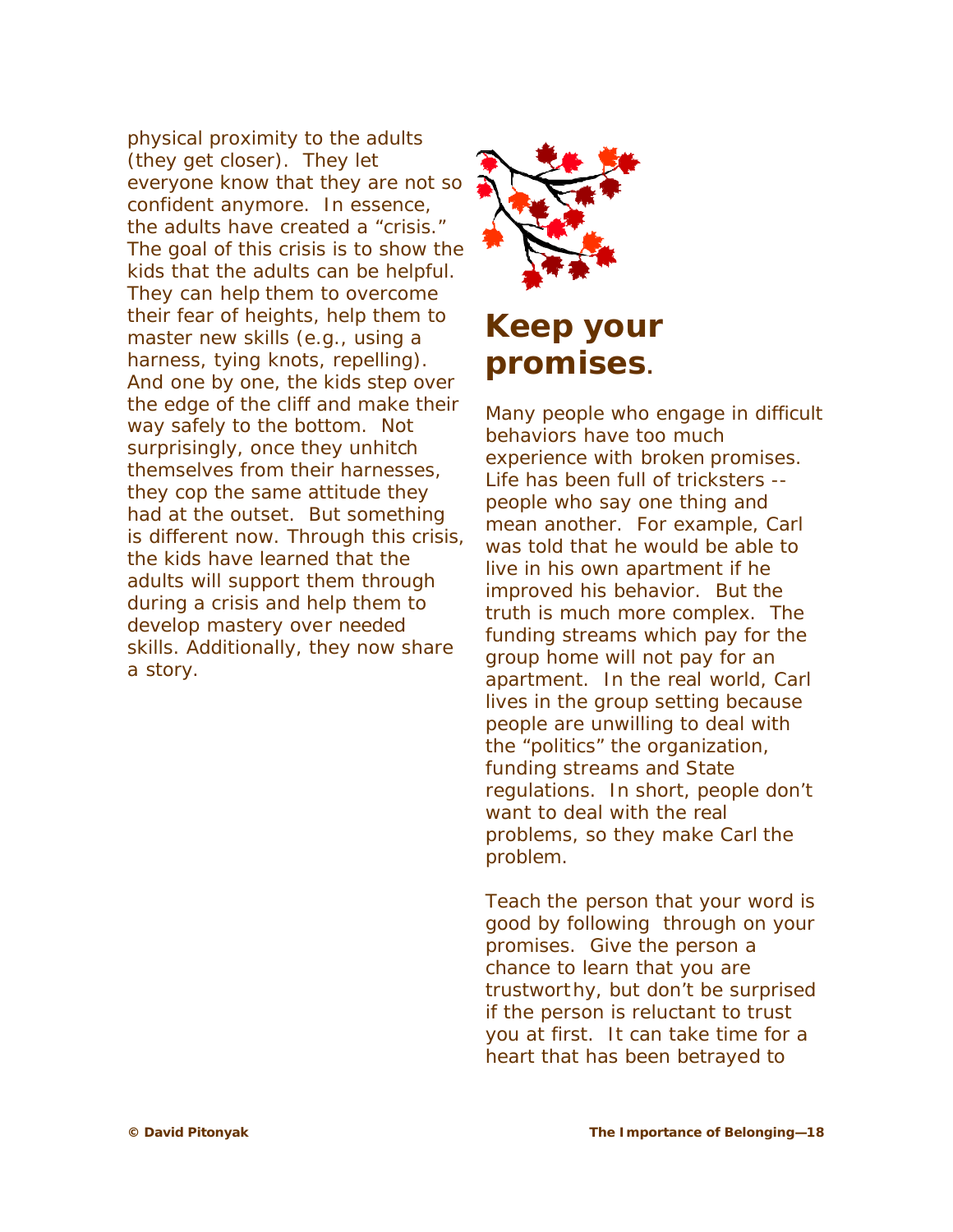open up one more time.

And remember, in the real world there will be times when you can't keep your promise (for reasons beyond your control); life happens. But it will almost certainly be easier for the person to accept the change in plans if, on balance, you keep your promises.



**Never underestimate the corrosive impact of our system on a person's capacity to develop and maintain relationships**

An organization that actively supports the development of relationships for the people it serves does more than provide inservice training and workshops on the ins and outs of community building. It takes seriously the "architecture" of its services, supports, and decision-making. For

example, consider the contrasts between person-centered and system-centered approaches offered by David Korten on the next page.

Managers and policy makers must consider a variety of structural changes. I like those suggested by John O'Brien and Connie Lyle-O'Brien in their book *Members of Each Other: Building Community in Company With People With Developmental Disabilities*.

First, simple changes staff could embrace that "would create more room for relationships" and support community membership (13):

- 1. If they stopped acting as if they owned the people they serve and could arbitrarily terminate their contacts or disrupt their memberships.
- 2. If they modified schedules and tasks to accommodate people's relationships and memberships.
- 3. If they recognized and encouraged activities and contacts outside of their programs.
- 4. If they looked for the flexibility to assist with some of the ideas and plans that emerge from new relationships and memberships.

Second, policy makers "who want to be of genuine assistance, would follow these six directions" (14):

1. Increase the amount of personal assistance (attendant and family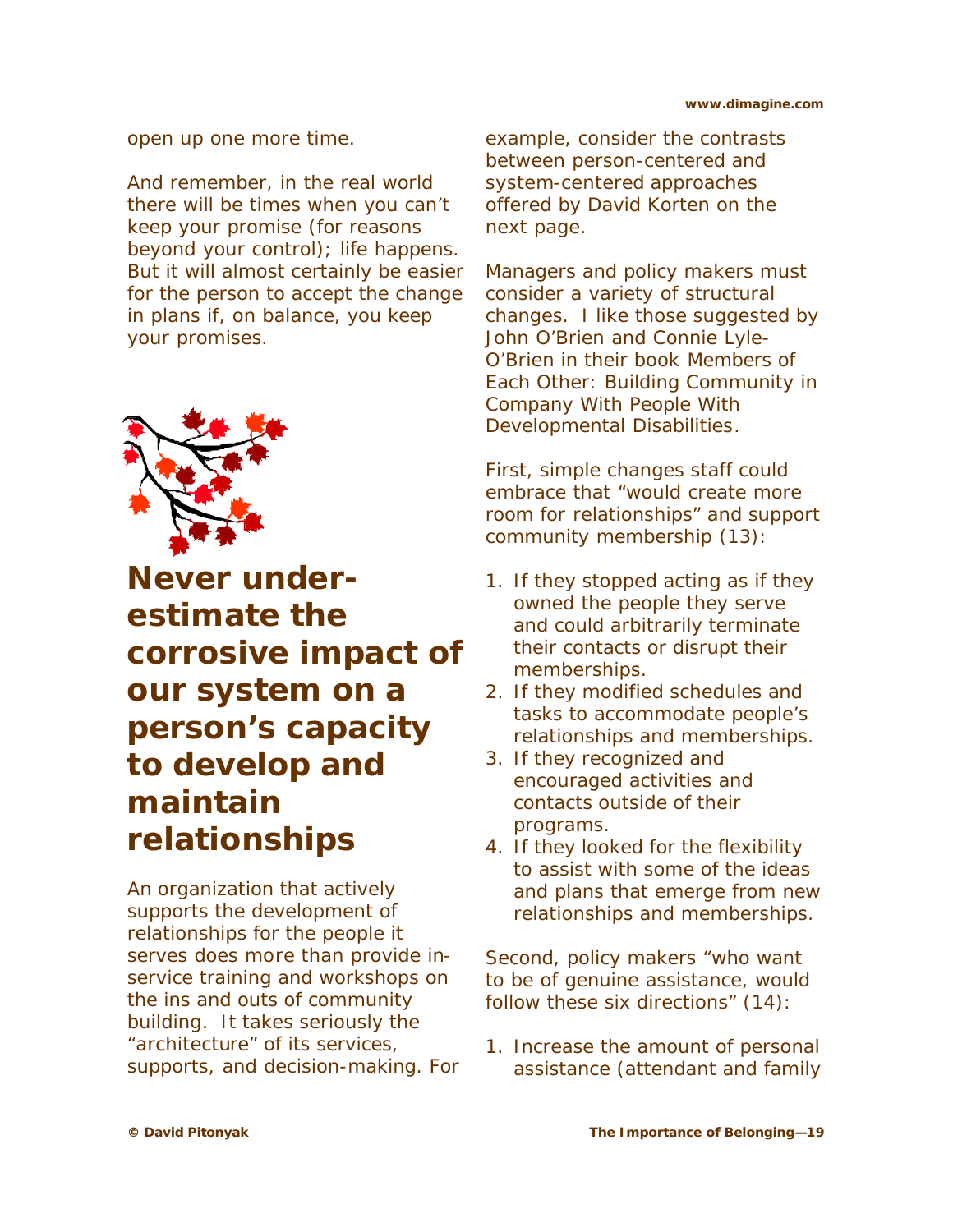### **A comparison of system-centered and person-centered approaches**

| <b>System-Centered</b>                                                                                | <b>Person-Centered</b>                                                                                           |  |  |
|-------------------------------------------------------------------------------------------------------|------------------------------------------------------------------------------------------------------------------|--|--|
| Production and efficiency are the                                                                     | Quality of life is the most important                                                                            |  |  |
| most important outcomes.                                                                              | outcome.                                                                                                         |  |  |
| Subordinates the needs of people to<br>the maintenance of bureaucracy.                                | Subordinates needs of service<br>system to the needs and interests<br>of people.                                 |  |  |
| People are seen as objects to be                                                                      | People are critical actors with deep                                                                             |  |  |
| processed by the system.                                                                              | desires who shape their own future.                                                                              |  |  |
| People's interests are often ignored,                                                                 | Human growth and dignity in the                                                                                  |  |  |
| sometimes exploited.                                                                                  | process of change is critical.                                                                                   |  |  |
| Control for decisions is allocated to                                                                 | Control for decisions is placed in the                                                                           |  |  |
| professionals who know best.                                                                          | hands of the people.                                                                                             |  |  |
| Complex regulations and<br>procedures sustain professional<br>interests.                              | Quality of support depends on good<br>information and creativity.                                                |  |  |
| Detachment is the preferred stance                                                                    | Workers develop personal                                                                                         |  |  |
| with people.                                                                                          | relationships with people.                                                                                       |  |  |
| Workers rely on legal charters,<br>formal authority, and control<br>structures to motivate action.    | Workers rely on family,<br>neighborhood, church, and<br>associations to provide social<br>support and stability. |  |  |
| Resources are allocated to increase                                                                   | Resources are invested in supports                                                                               |  |  |
| the holdings of services and the                                                                      | that help people be more effective                                                                               |  |  |
| benefits of professionals.                                                                            | at meeting needs for themselves.                                                                                 |  |  |
| Offers the promise of perfection at<br>the expense of the diversity of the<br>people and the workers. | Offers the richness of imperfection<br>at the expense of order and control.                                      |  |  |
|                                                                                                       | The above table is adapted from work by David Korten, as printed in Beth Mount et al.'s Imperfect Change:        |  |  |

*Embracing the Tensions of Person-Centered Work.* Manchester: CT: Communitas Communications. For this publication and other fine Communitas publications, write: Communitas, Inc., P.O. Box 374, Manchester, CT 06040 (203-645-6976. Printed with permission.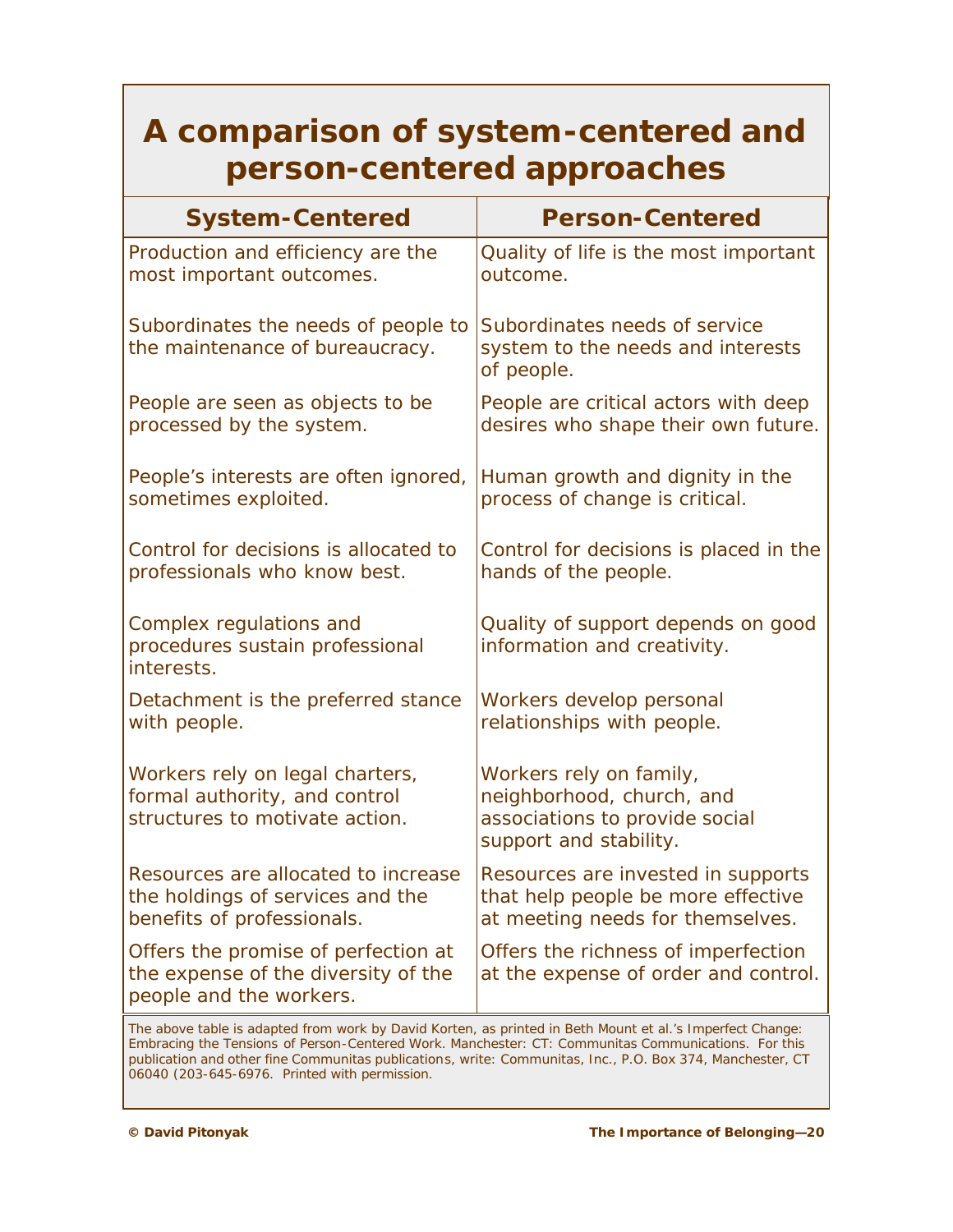support) services available to people based on individual need by reallocating all funds that now support various forms of congregate long term care. Make personal assistance services more flexible by putting them under the direct control of the person who uses them, or, if the person is a child, under control of the child's family. Demedicalize personal assistance services.

- 2. Insure that people with severe disabilities have an adequate cash income and adequate health insurance. Eliminate benefits traps that prevent people who want to work from doing so. Eliminate stigmatizing practices.
- 3. Support individual or cooperative home ownership for adults with severe disabilities. Break programmatic links that tie people who need a particular type or amount of support to an agency owned building.
- 4. Offer a wide variety of supports for individual employment in good jobs of people's choice.
- 5. Insure that local schools fully include students with severe disabilities.
- 6. Invest in safe and accessible transportation.

Finally, a word about turn-over. Many people who experience our services have been traumatized by a fundamental break-down in their relationships that often has persisted for years. Our service

system's failure to help people find reliable paid-relationships is retraumatizing people. It is incumbent upon professionals to find ways to help people to find personal assistants who not only provide a high quality of care but also stay.

My friend Al Vechionne of Vermont says that the goal of a support system should be to "lavishly recruit" and then, when the right person is found, to find ways to make the right person "feel guilty about the deal."



### **Hold the person's story in a way you would want your own story held**

Who holds your story? My bet is that someone, somewhere, remembers you when you were knee high to a grasshopper. Someone remembers the day you lost your first tooth, or the day you swam to the raft in swimming lessons, your first date, your newborn. Someone probably knows about that hole in your heart or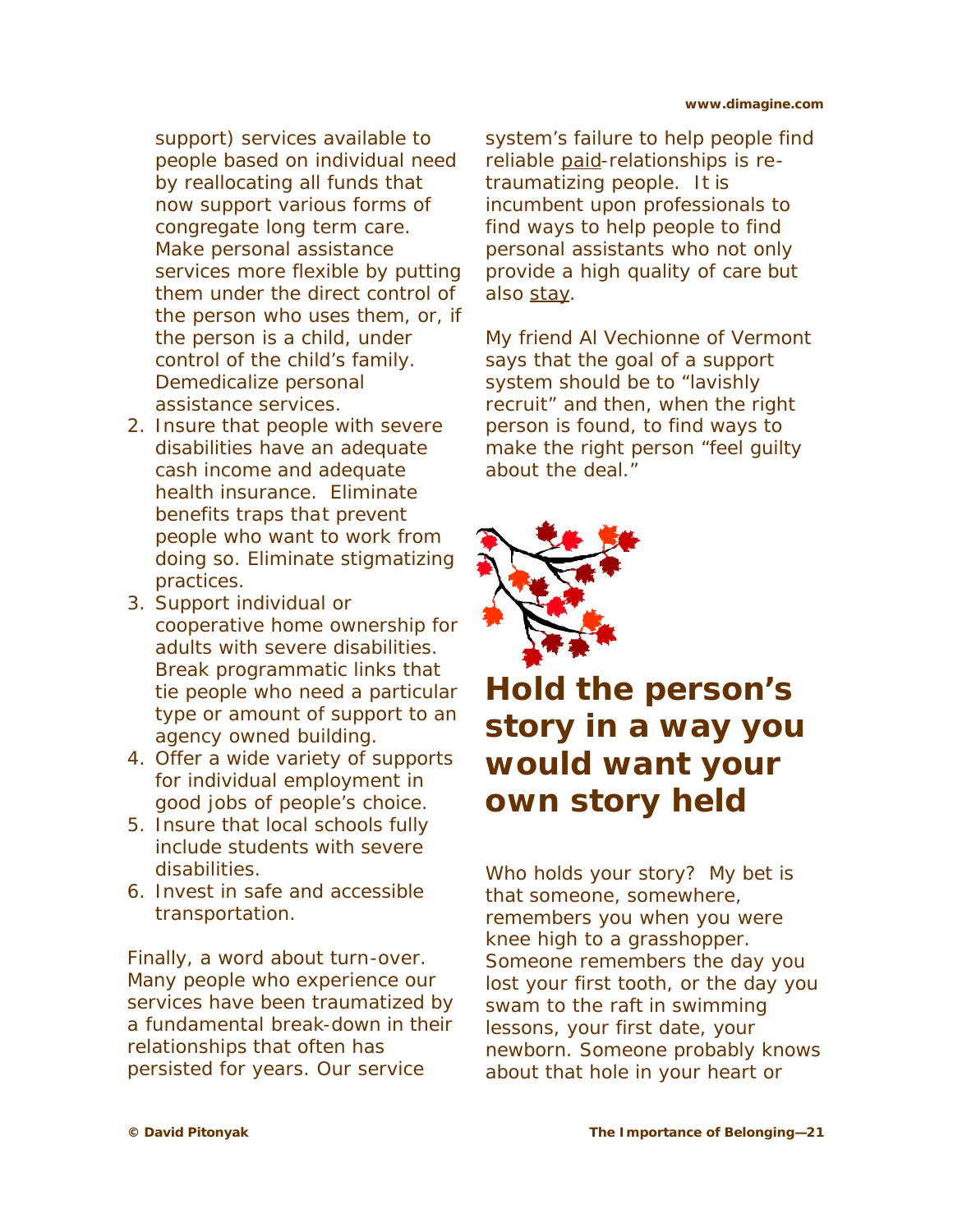that reason you fear change. I hope someone, somewhere, holds your story.

The problem for many people who experience our services is that no one holds their stories. We know them by their labels or brief social histories (e.g., "mother experienced complications in pregnancy...child was institutionalized at fourteen...home visits became less frequent in 1977..." etc.), but we know nothing, really, about their stories – where they came from, the names of their family members and long-lost friends. We know little of the events that shaped their lives, the achievements and disappointments that gave shape to their sense of self, where they feel connected and where they feel cut off. Thanks to processes such as person-centered planning, we are learning to ask different questions, questions that invite a story to be told. Instead of, "What's wrong with you?" and "How do we fix you?" we're learning to ask "*Who* are you?" and "What do you dream of?" and "How can we help you to move towards a desirable future?"

The rich details that make stories worth telling and retelling are emerging. But for most people served by our system, the preoccupation with deficits and limitations is still pronounced. We not only don't know people's stories. We don't even notice that their stories are missing

### **Things You Can Do**

- A simple thing to do is to draw a horizontal line on a big piece of paper. On the left hand side of the line, write down the day and year the person was born. On the right hand side of the line, write today's date. Now try to fill in this time line with as many major or significant events you can think of. What do you see? My bet is that there are gaps, spaces of time in which you know very little about the person. My bet is that most of what you know about the person falls in the recent past. A big part of the work, in my view, is to help people to reclaim their lost stories and to make sure those stories are told in a way that is respectful and meaningful.
- $\bullet$  Sit down with the person, friends and family and look through old photographs. Photographs can dislodge forgotten memories and help people to remember important stories.
- Help the person to develop a written narration of his/her life. Use photographs to help tell the story and, if the person grants you permission, use the narration whenever new caregivers are hired.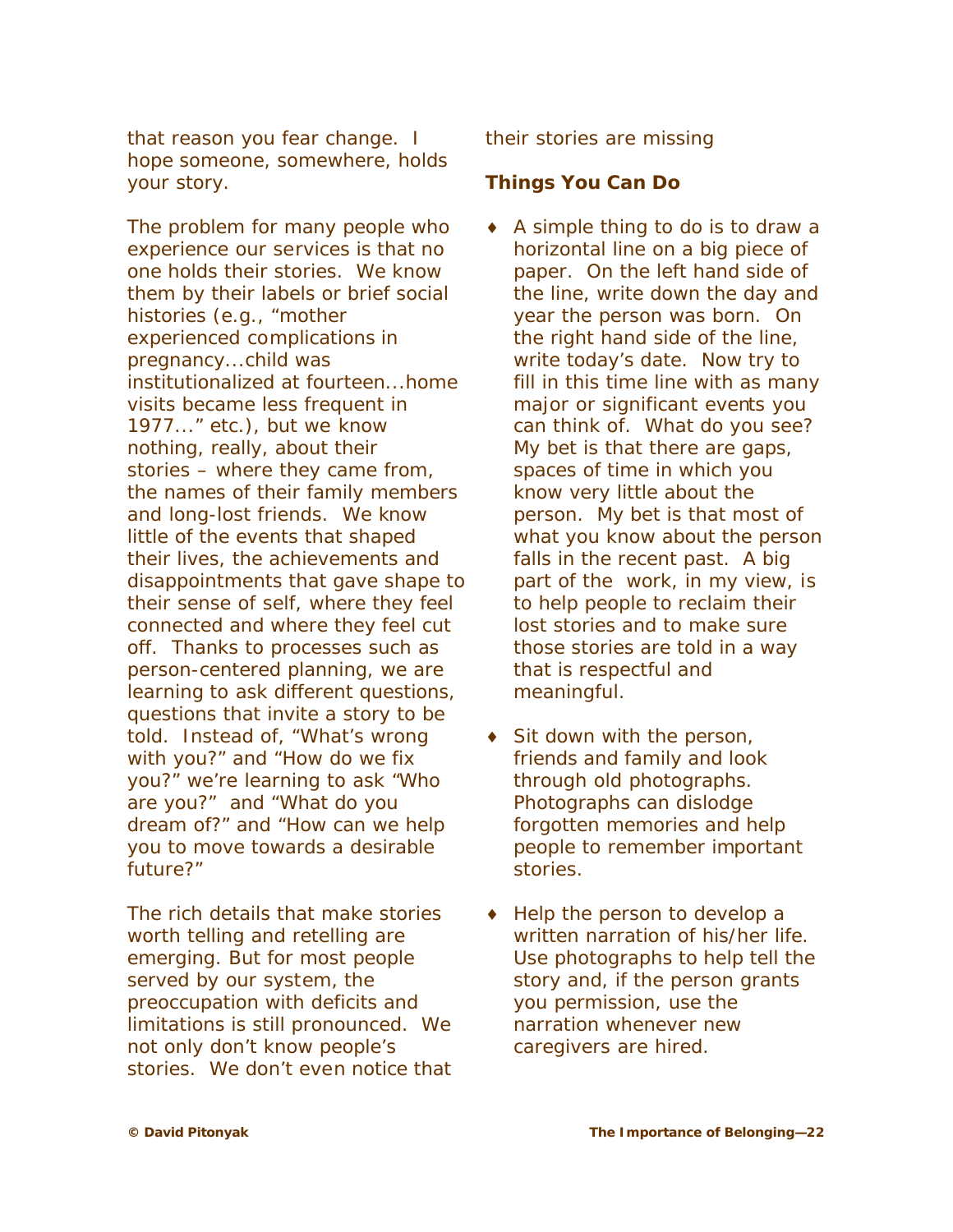

### **Help the person to connect with people in the broader community who love the same things.**

Many our friendships are forged because we share a common interest with another person. For example, my friend Rollin loves engines that roar. He has met many of his friends because he showed up, again and again, in places where people who love engines were gathering (e.g., stock car races, a truck repair shop, a dairy farm, a wood lot with a gaspowered wood splitter). Patty loves trains. She has made friends with the curator of a train museum in the city where she lives. She also loves coffee and she spends time in a nearby Starbuck's where people not only know her favorite coffee drink, they also know she takes longer than most customers to order and pay for her drink. They accommodate her need for

more time by telling her not to hurry. Dennis is a man who was once described as "obsessed with drinking cups." He now belongs to a cup-collectors group that meets regularly and holds international conferences.

### **Things You Can Do**

- $\bullet$  Make a list of the things a person loves with the person. Ask, "Who in the broader community loves the same things? With the person's OK, show up again and again. Make fun the goal (don't spoil a perfectly good time with an habilitation goal).
- ♦ Pay special attention to *who* goes with the person. First, the person should choose who he or she gets support from. The person providing support should ideally love the same activity. For example, Patty has more fun at Starbuck's when Clara, her support person, joins her. Clara is not bossy or over-bearing. And, better yet, she loves coffee the way Patty loves coffee (she cannot believe the organization is paying her to get a "buzz on" with Patty).
- It is sometimes difficult to know what a person likes to do because he or she has no formal means of communication. One place to start is to ask people who know the person best for ideas. If that fails (sometimes,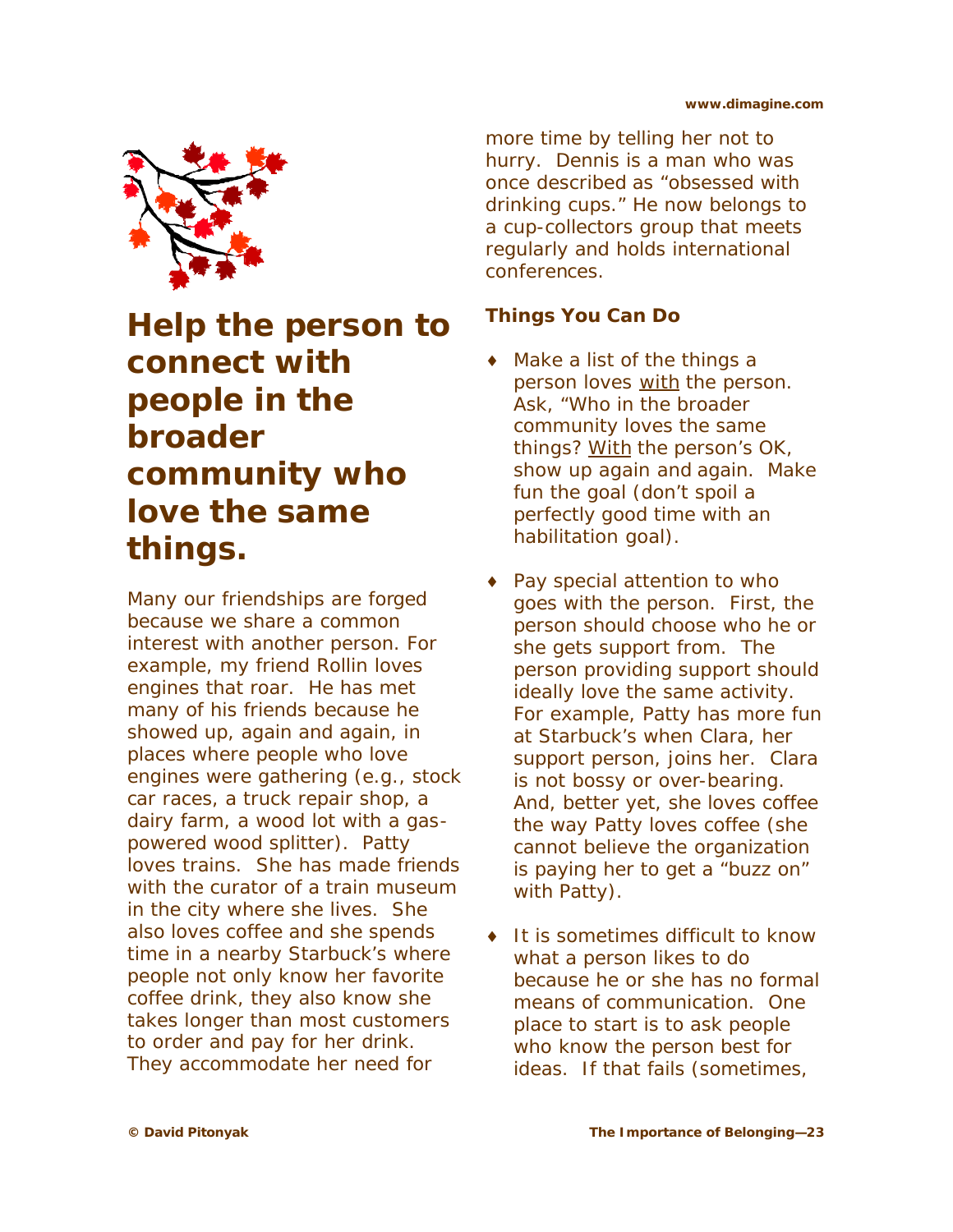### **101 Ways To Make Friends**

There is a tendency, sometimes, to think too much. Helping people to get connected to meaningful relationships can be about ordinary, everyday things. Susan Kurliak and Aaron Johannes, from the Spectrum Society for Community Living in Vancouver, BC, in their book *101 Ways to Make Friends: Ideas and Conversation Starters for People with Disabilities and their Supporters,* provide page after page of fun and thoughtful ideas for helping a person to connect. A sampler:

### **#3**

Tell people you want to make friends. It's like finding a new job the more people you know, the more likely the connections you could make.

### **#4**

Make a list of everyone you know —Call and invite one person out.

### **#8**

Find out what's special about your city or neighborhood...a certain festival or group? They're looking for you to help out — sell programs, walk on stilts, serve tea.

### **#23**

Have a yard sale but make the point of it to make new friends. Serve lemonade, have name tags — don't worry if you don't sell anything.

### **#37**

Have one good joke you can tell. Practice it so you're ready when there's a gap in the conversation — be known as the one who made everyone feel comfortable.

### **#52**

Be the kind of friend you'd like to meet. Demonstrate a positive attitude. Always seek solutions (don't complain). Avoid gossip.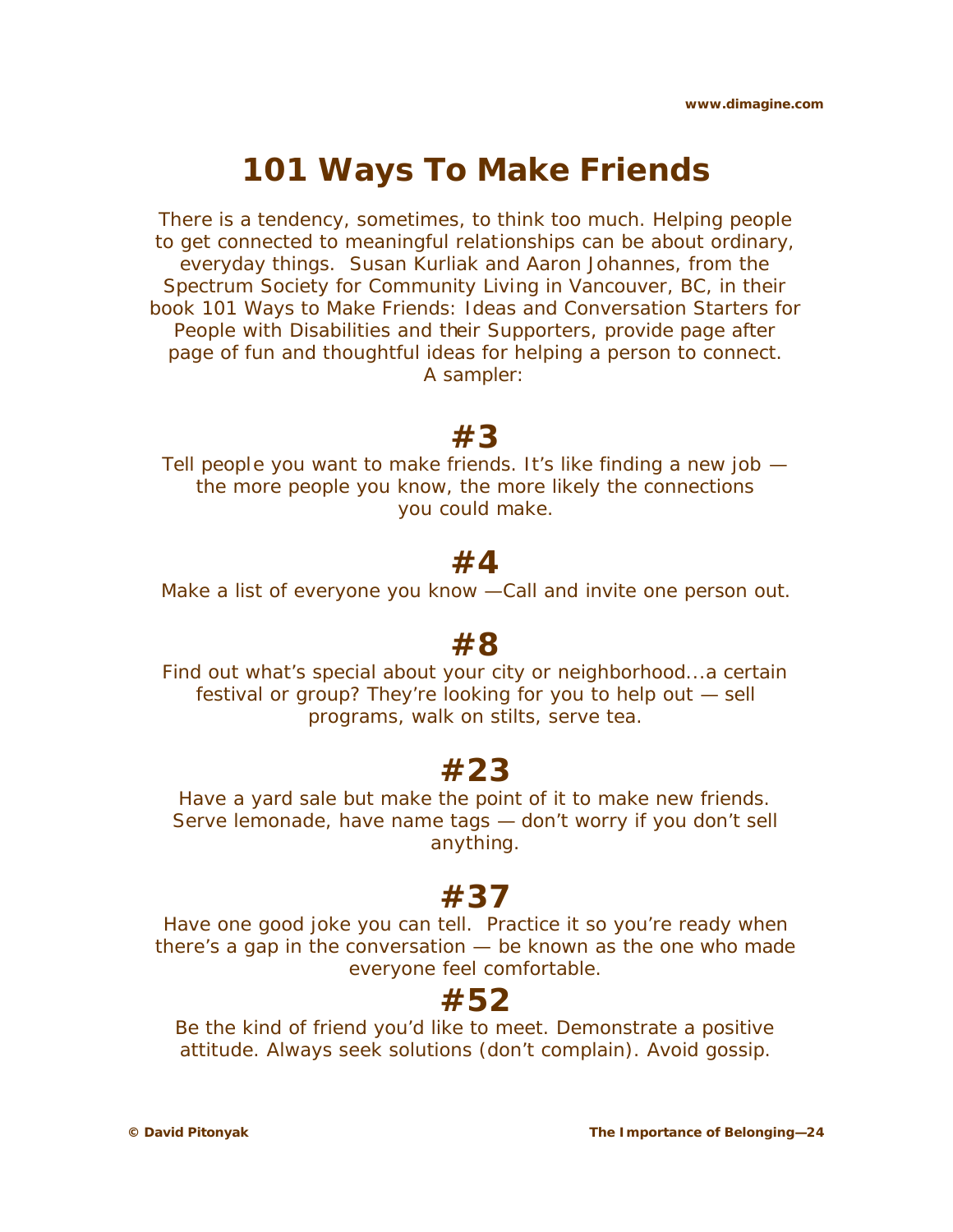### **#67**

Talk about pets. If you don't have any pets, ask people about theirs — it's simple and not too personal and it can lead to other conversations.

### **#69**

Shop locally. Get to know the stores in your neighborhood or go to the farmer's market.

### **#75**

Collect something, and talk to others who share your passion...coins, hats, ceramic elephants, Elvis memorabilia…

### **#82**

Give yourself permission to miss the mark. Nothing is going to be perfect the first time — to make one friend we need to meet a whole lot of people who won't be our friends. Just keep trying.

### **#91**

Organize a fundraiser fro the charity of your choice. Pick something fun like a bake sale, and maybe Mrs. Smith from next door will donate a loaf of her famous banana bread…

### **#101**

You can go online and order a copy of Susan and Aaron's fine book for more good ideas: www.101friends.ca

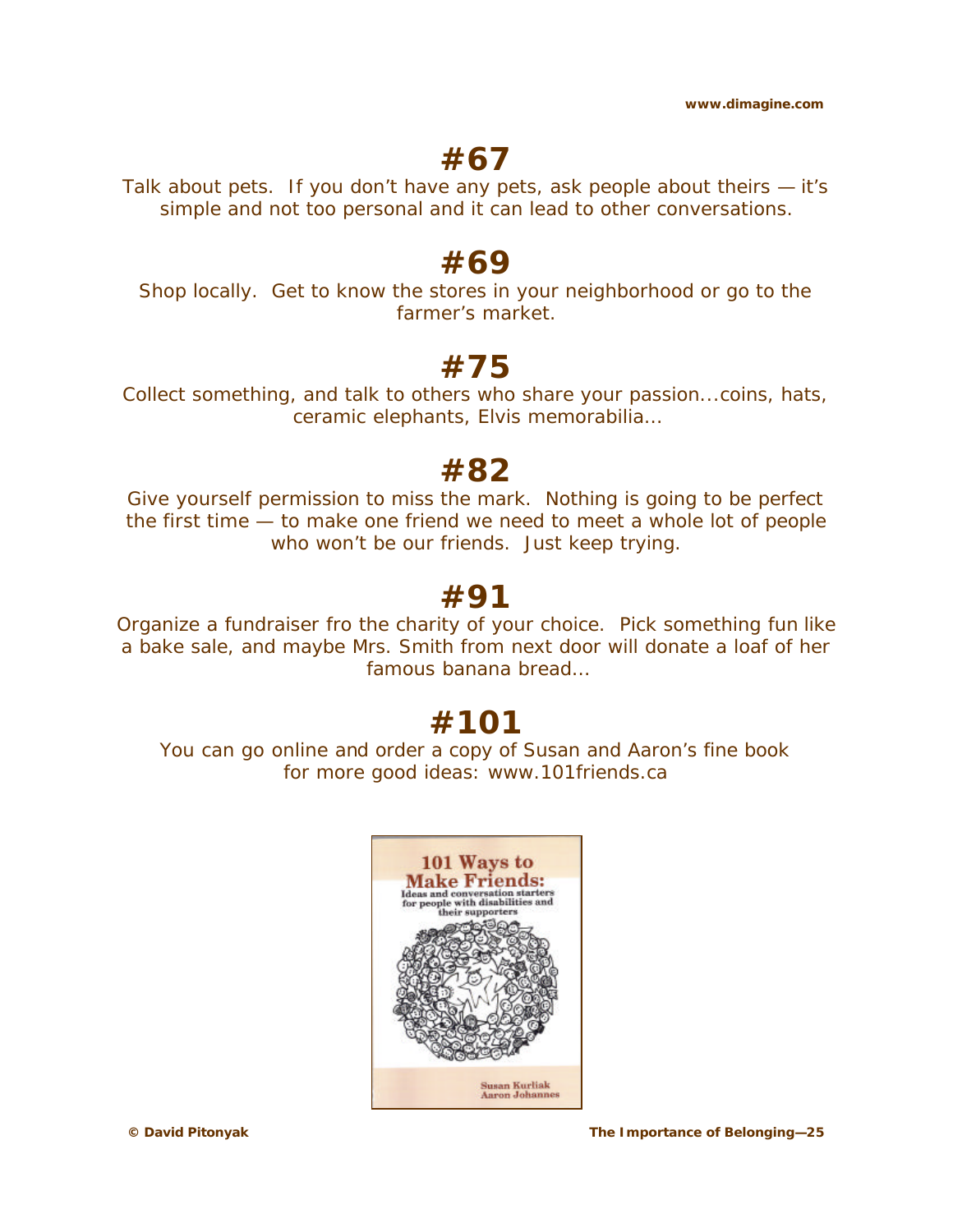due to high turnover, no one in the person's life have any idea what he or she likes. A first step might be to invite the person to join you in doing things you love. Herb Lovett encouraged me to make "respectful guesses" when I was unsure. All I had to do was be willing to change if the person communicated to me that my guess was not working.



### **Help the person to make a contribution to the broader community.**

Probably the least difference between a person who experiences disabilities and her non-disabled peers occurs on the day that she is born. But then, because we begin to systematically separate the child into increasing different experiences, he or she becomes more different with every passing day.

Whether it's early intervention services or special education or the adult service world, the person is increasingly cast in the role of the "needy" one. After years and years of being surrounded by people who ask, *What's wrong with you? How do we fix you?* and *What do we do with you if we can't fix you?* it should surprise no one that some people grow up "needy." I am not suggesting that the person is incapable of supporting the needs of other, capable of being needed. Nothing could be further from the truth. What I am arguing is that understanding and respecting the needs of others is learned through years of practice, practice many people who experience our service system never get.

Why is this important?

As John O'Brien once said, "It is dispiriting to always be the needy one." Our souls are deprived of the chance to make a difference to others.

One of the reasons why so many people who experience our services are so unhappy is that they are never welcome in places where their gifts are noticed or valued. When they show up in relationships, they often lack imagination about how to be a friend, or sister, or daughter, or fellow citizen. Sadly, many people have learned that the only way to be "seen" is to be needy. For this reason, many of their relationships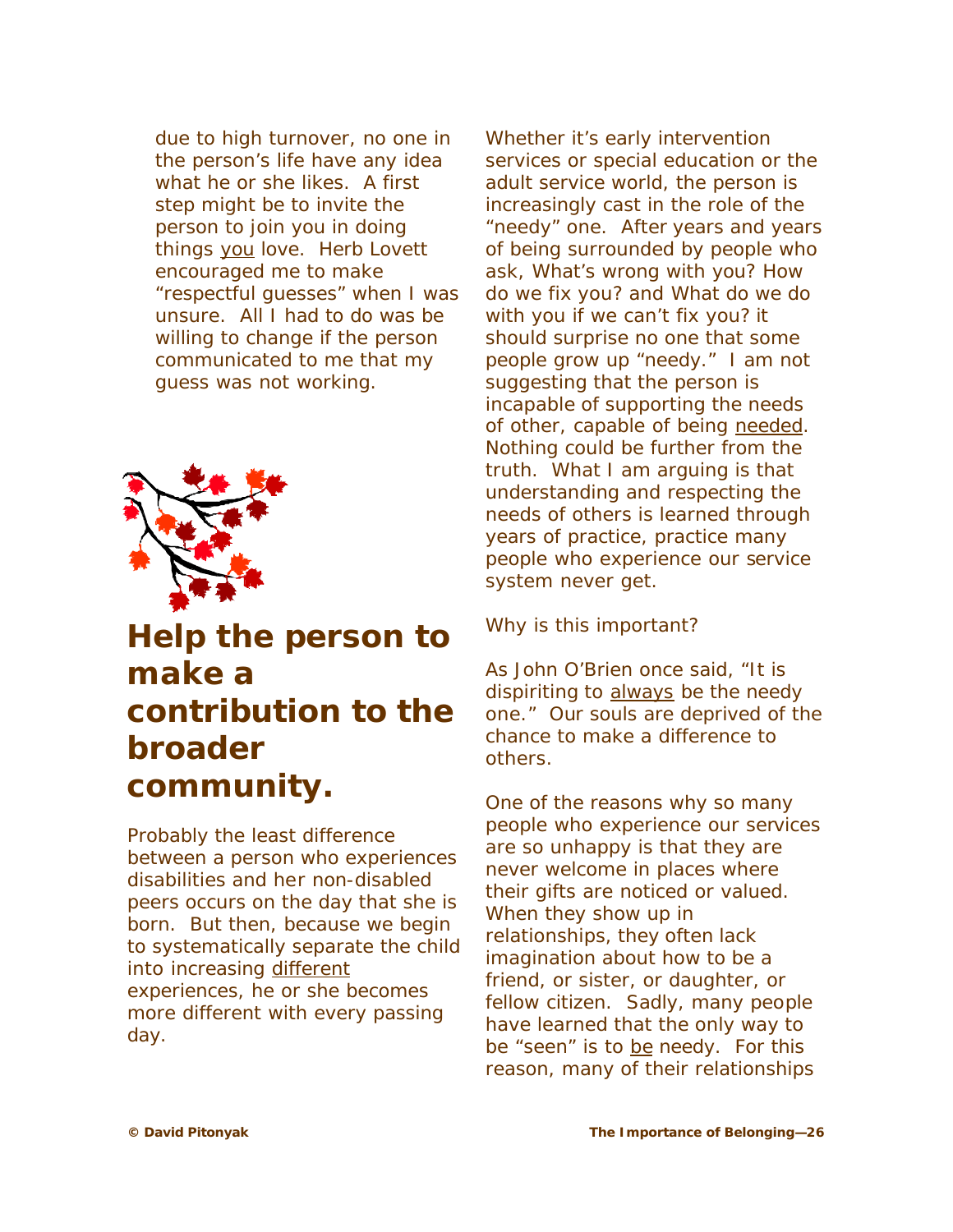### **The importance of authentic presence**

Many professionals *do* take the time to get to know the people they are supporting. But some do not. For them, 'professionalism' is a kind of armor against the uncertainties and insecurities of getting involved. When you get involved with someone, there is the risk that you will not know what to do, or that their behaviors will cause embarrassment or even be hurtful. But taking the time to get to know someone also offers the opportunity for great discoveries. I always find that I learn something important about myself when I work through my apprehension and make a commitment to know someone and let them affect me.

Here's what John Welwood says in his book, *Awakening the heart: East/West approaches to psychotherapy and the healing relationship:*

"...I have found that I most enjoy my work and am most helpful to others when I let them affect me. This does not mean that I should identify with their problems or get caught up in their neuroses. There are ways that clients try to draw the therapist into their world in a manipulative way which should, in fact, be resisted. Yet the therapist can still leave himself open to seeing what that pull or manipulation feels like, for this will provide essential clues to guide him in responding more helpfully to the person. What I am speaking of here is not losing my boundaries, but letting myself experience what the other person's reality feels like.

"If I can hear another person's words, not from a place of clinical distance, but as they touch me and resonate inside me, then I can bring a fully alive, human presence to bear on the other's experience, which is much more likely to create an environment in which healing can occur. Many other factors also determine the outcome of therapy, but without this kind of authentic presence on the part of the therapist, real change is unlikely to occur. Authentic presence is sparked in therapists when they let themselves be touched by the client, when they can really feel what it is like to be in the client's world so they can respond from a place of true empathy and compassion. (p. xi).

Welwood, J. (1985). *Awakening the heart: East/west approaches to psychotherapy and the healing relationship.* Boston: Shambhala.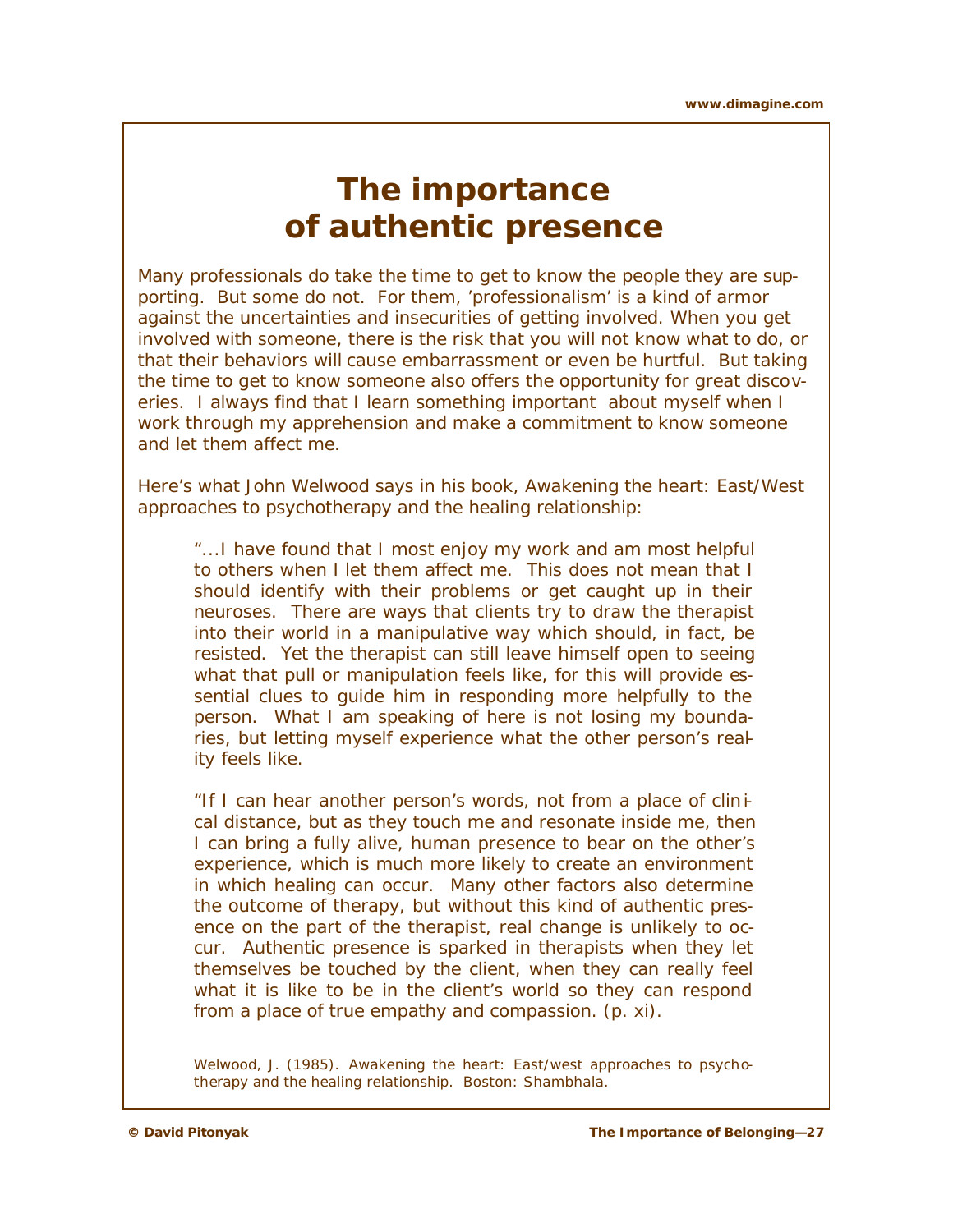fail because the relationship is a proverbial "one way street."

#### **Things You Can Do**

- ♦ With the person, make a list of the most important people in his/her life. Describe each person's relationship to the person (e.g., friend, sister, brother, mother, dad, etc.). Ask a group of people to join you both for a meeting (make it fun with lots of good deserts). Ask the group to help you think about what it takes to be a good friend, daughter, sister, brother, etc. With the person, choose ideas from the "what it takes" list that will help him/her to be a good \_\_\_\_\_\_\_\_\_ (fill in the blank). Develop a simple plan with the person to followthrough.
- Draw a circle one mile in radius around the person's home. Dozens, perhaps hundreds, of people are probably doing things to build a stronger community each and every day. Help the person to show up in those places to help with those causes that he or she feels devotion towards. Show up again and again and help do what needs doing (in other words, don't turn the person into the "project" help the person, if he or she needs your help, to work on the project.



**If the person continues to struggle, troubleshoot.** 

If the person continues to struggle with relationships, ask these questions from Linda J. Stengle's book, *Laying Community Foundations for Your Child With A Disability* (1996):

- 1. Is the relationship between the person and the other person unbalanced?
- 2. Are there too few mutual interests?
- 3. Is this an activity that the person really wants to do, or is it something you want him/her to do?
- 4. Is the activity long enough to encourage the development of a relationship?
- 5. Is the other person afraid to get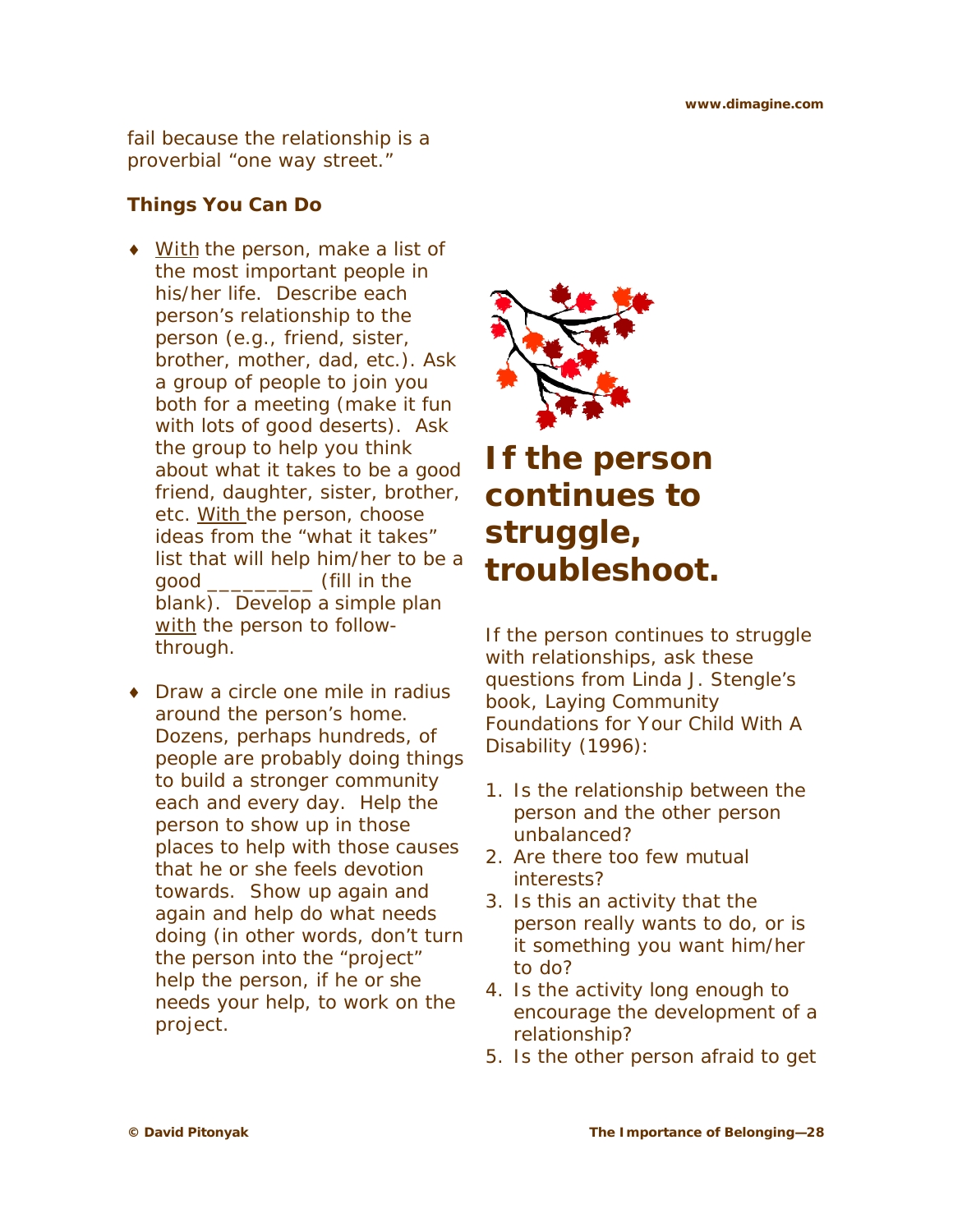close to the person?

- 6. Is the other person too busy to take time to get to know the person?
- 7. Are needed accommodations being made to allow the person to participate fully in the activity?
- 8. Could your presence be interfering with the development of friendships?
- 9. Do the same people tend to participate, or are there different people every time?
- 10.Are there breaks, joint projects, or committees which allow people to talk with each other freely?
- 11.Is the other person in the relationship mainly out of a sense of charity?
- 12.Is there enough structure to the activity?
- 13.Is the person projecting an attitude that is keeping others away?
- 14.Do you think that something is preventing the other person from seeing and appreciating the person's good qualities?
- Stengle, Linda J. (1996). *Laying community foundations for your child with a disability: How to establish relationships that will support your child after you are gone.* Bethesda, MD: Woodbine House.



### **A final note… When people are "relationship resistant"**

Many people who experience our services have been traumatized at one point or another in their lives. Trauma can cause predictable changes in the way a person feels and experiences his/her surroundings. These changes can, in turn, result in the person becoming "relationship resistant." The good news is that people can heal from traumatic experiences and learn the value of relationships, but they need help to do so. I have described the effects of trauma and what survivors of trauma need in my handout, *Supporting A Person With Post-Traumatic Stress Disorder.* The handout is available at my web site: www.dimagine.com. Click on "Articles and Publications." Scroll down to the article and follow the on-screen instructions.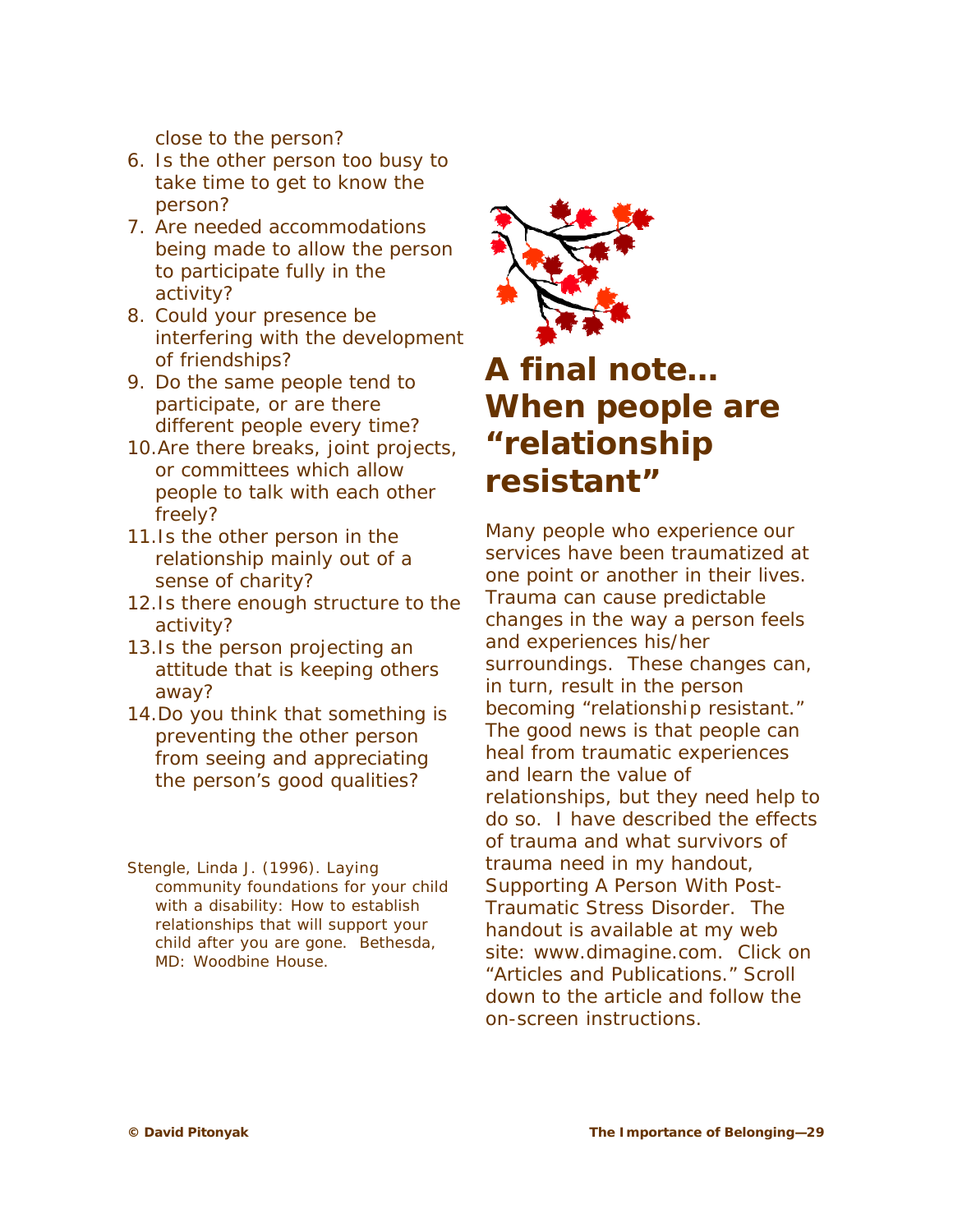

### **Margaret Wheatley's "What I believe…" from** *Turning to One Another: Simple Conversations to Restore Hope to the Future*

*People are the solution to the problems that confront us. Technology is not the solution, although it can help. We are the solution -- we as generous, open-hearted people who want to use our creativity and caring on behalf of other human beings and all life.*

*Relationships are all there is. Everything in the universe only exists because it is in relationship to everything else. Nothing exists in isolation. We have to stop pretending we are individuals who can go it alone.*

*We humans want to be together. We only isolate ourselves when we're hurt by others, but alone is not our natural state. Today, we live in an unnatural state -- separating ourselves rather than being together.* 

*We become hopeful when somebody tells the truth. I don't know why this is, but I experience it often.*

*Truly connecting with another human gives us joy. The circumstances that create this connection don't matter. Even those who work side by side in the worst natural disaster or crisis recall that experience as memorable. They are surprised to feel joy in the midst of tragedy, but they always do.*

*We have to slow down. Nothing will change for the better until we do. We need time to think, to learn, to get to know each other. We are losing these great human capacities in the speed-up of modern life, and it is killing us.*

*The cure for despair is not hope. It is discovering what we want to do about something we care about.*

**Wheatley, M. (2002).** *Turning to one another: Simple conversations to restore hope to the future*  **(p. 19). San Francisco: Berrett-Koehler Publications, Inc.**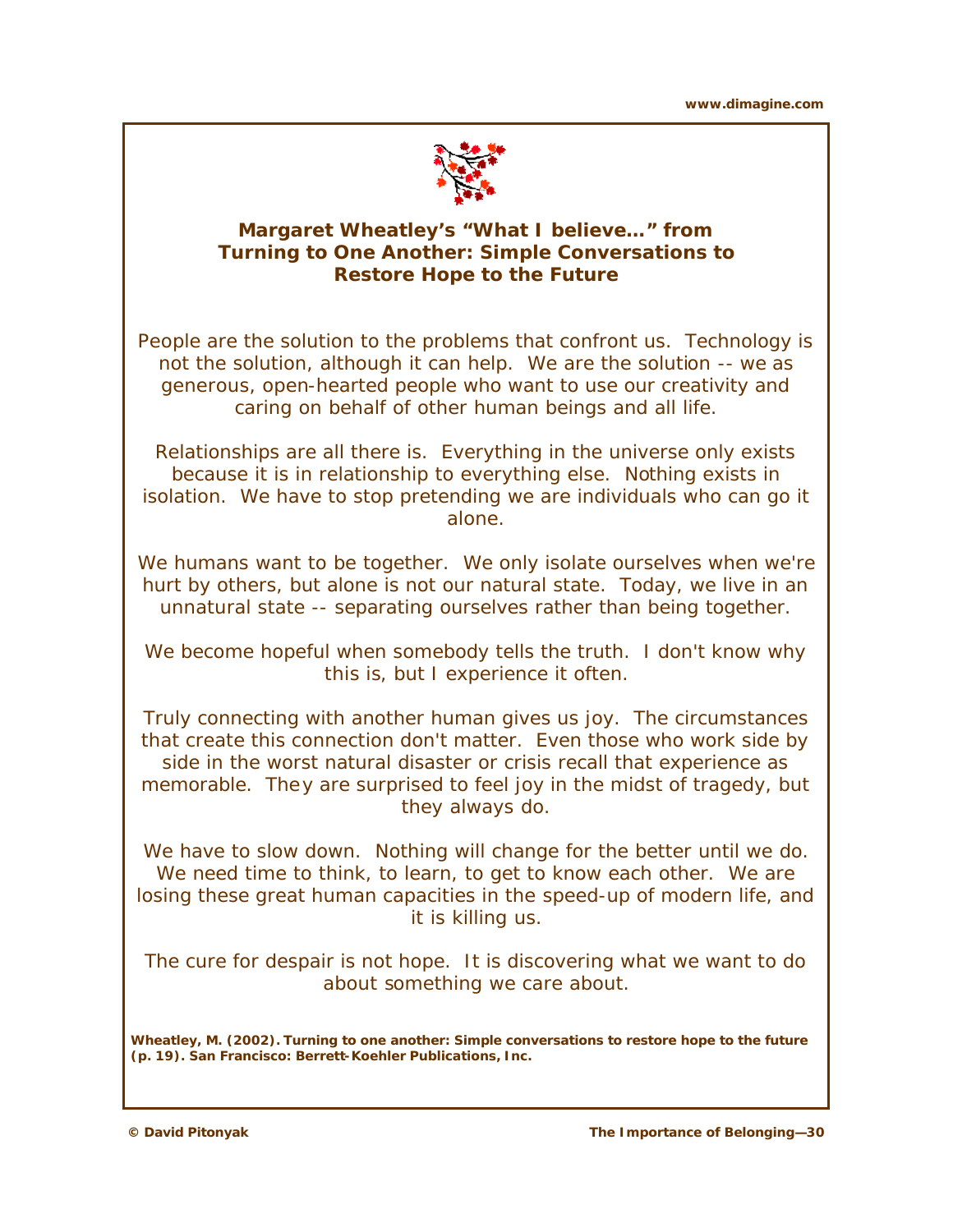

### **Recommended Reading**

#### **NOTE: Many of the books and publications, unless otherwise noted, can be obtained at your local bookstore or through one of the many online outlets such as Powells.com, Half.com, or Amazon.com**

#### **Larry Brendtro, Martin Brokenleg, and Steve Van Bokern**

Larry Brendtro, Martin Brokenleg, and Steve Van Bokern's book *Reclaiming Youth At Risk is a* fabulous primer for people who care about helping adolescents. Based on conversations with native American elders, this book is a clear and concise description of why so many youth are struggling from a lack of belonging, and what our communities can do about it.

You can order the book by sending \$21.95 to National Education Service, 1610 W. Third Street, P.O. Box 8, Bloomington, ID 47402. Be sure to include your name, organization, address and phone number

#### **Barbara Buswell, C. Beth Schaffner and Alison Seyler**

*Opening Doors: Connecting Students to Curriculum, Classmates, and Learning* (1999) is a helpful resource for anyone who wants to help kids to make friends and find success in their neighborhood schools. You can order the guide from The Peak Parent Center, Inc., 611 N. Weber, Suite 200, Colorado Springs, Colorado 80903. Call for a catalogue of available publications 1-800-284-0251.

#### **John T. Cacioppo and Patrick Taylor**

*Loneliness: Human Nature and the Need for Social Connection* (2008; New York: W.W. Norton) is one of the most fascinating books about loneliness that I have *ever* read. It is a must-read for anyone who wants to know why our social brains are so determined to be a part of the 'pack.' Check this one out. It is a must read.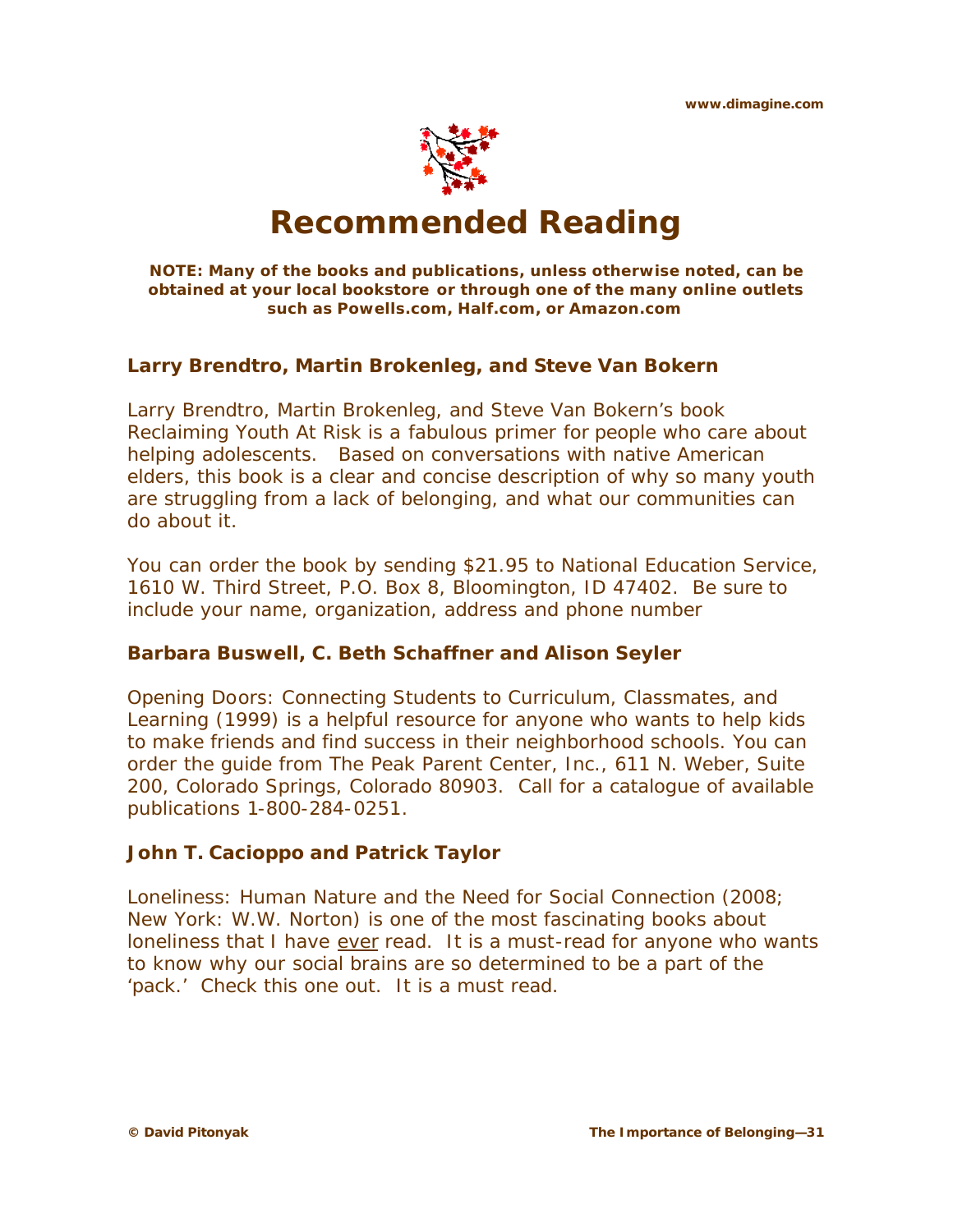### **Pema Chodron**

Pema Chodron is an American Buddhist nun and resident teacher at Gampo Abbey, Cape Breton, Nova Scotia, the first Tibetan monastery in North America established for Westerners. Her books are remarkable for their clarity and common sense. A must, I think, for anyone who wants to bring relief to the people who suffer in the world (and anyone who wants to make friends with self).

Chodron, P. (1991). *The Wisdom of No Escape And The Path of Loving-Kindness .* Boston: Shambhala.

Pema Chodron's books are available in many bookstores (usually in the Eastern Philosophy/Tibetan Buddhism section). You can find a complete listing at shambhala.com.

### **Mary Ellen Copeland**

Mary Ellen Copeland has written an extremely helpful book for "developing and maintaining lasting connections." While not disabilityspecific, *The Loneliness Workbook* can be a valuable tool for those who support people who are lonely, or for people who are themselves lonely.

### **Douglas Fisher, Caren Sax and Ian Pumpian**

As kids get older, it can get tougher to help them to make connections, particularly in the middle and high school years. *Inclusive High Schools*  (1999) provides lots of helpful information to folks who want to make inclusion real for students entering what may be the last years of their school careers. You can order the book from The Peak Parent Center, Inc., 611 N. Weber, Suite 200, Colorado Springs, Colorado 80903. Call for a catalogue of available publications 1-800-284-0251.

### **Carlin Flora**

Flora's book (2013) *Friendfluence: The Surprising Ways Friends Make Us Who We Are* (Doubleday) offers a great deal of information about the ways in which relationships help us to stay healthy...and more!

### **Sharon Getz and Dianna Ploof**

Sharon Getz and Dianna Ploof have assembled a wonderful collection of stories about relationships and community from the newsletter, *The*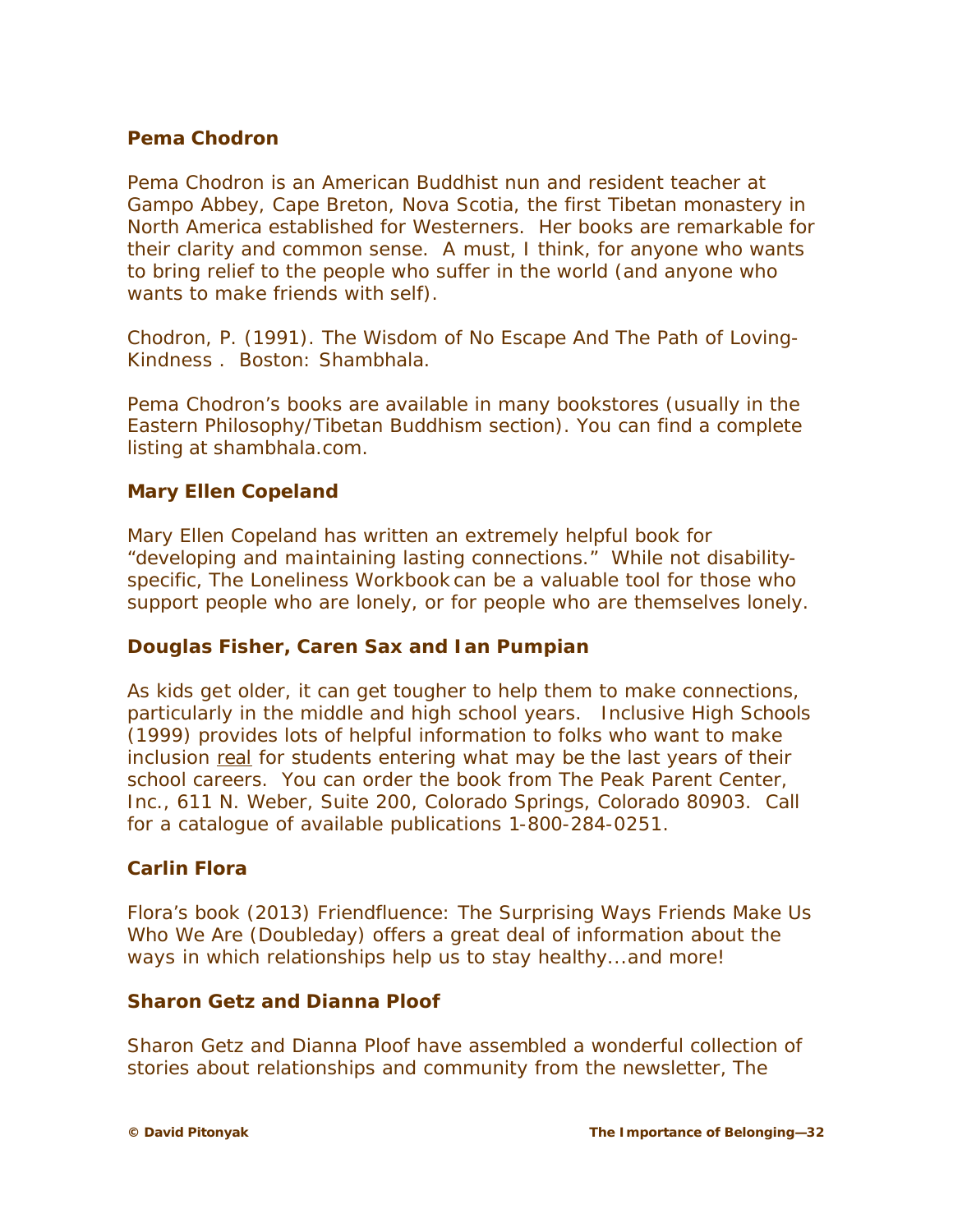*Common Thread.* 

Getz, S. & Ploof, D. (1999). *The Common Thread: A collection of writings about friendships, relationships, and community life.* Harrisburg, PA: Pennsylvania Developmental Disabilities Council.

Copies can be obtained through the PA DD Council, Room 559 Forum Building, Commonwealth Avenue, Harrisburg, PA 17120. Toll free 1-877- 685-4452.

#### **Temple Grandin and Sean Barron**

Social cues are among the most difficult cues to discern. Why one way is the "right" way and another way is the "wrong" way is sometimes very difficult to understand. Temple Grandin and Sean Barron, both of whom experience autism, have written an invaluable book to help make clear what is sometimes so unclear.

Grandin, T. & Barron, S. 2005). *The Unwritten Rules of Social Relationships: Decoding Social Mysteries Through the Unique Perspectives of Autism*. Arlington, Texas: Future Horizons.

Available online: www.Fhautism.com and other major book carriers.

#### **Mike Green, Henry Moore and John O'Brien**

A helpful resource for anyone hoping to connect folks who experience disabilities to the larger community. From the forward by John McKnight: "Citizens are, of course, the producers of democracy. And strong local communities are created when citizens are also the producers of the future. They cannot be replaced. No professional, institution, business or government can substitute for the power, creativity or relevance of productive local citizens. That is why Asset Based Community Development is, in practice, citizen-centered community building."

Green, M., Moore, H. & O'Brien, J. (2006). *When People Care Enough to Act: Asset Based Community Development*. Toronto: Inclusion Press.

Available through the Inclusion Press (www.inclusion.com).

#### **Brent Hafren, Keith Karren, Katheryn Frandsen, and N. Lee Smith**

Check out Hafren and colleague's book *Mind/Body Health: The Effects of Attitudes, Emotions and Relationships.* It's full of reasons why building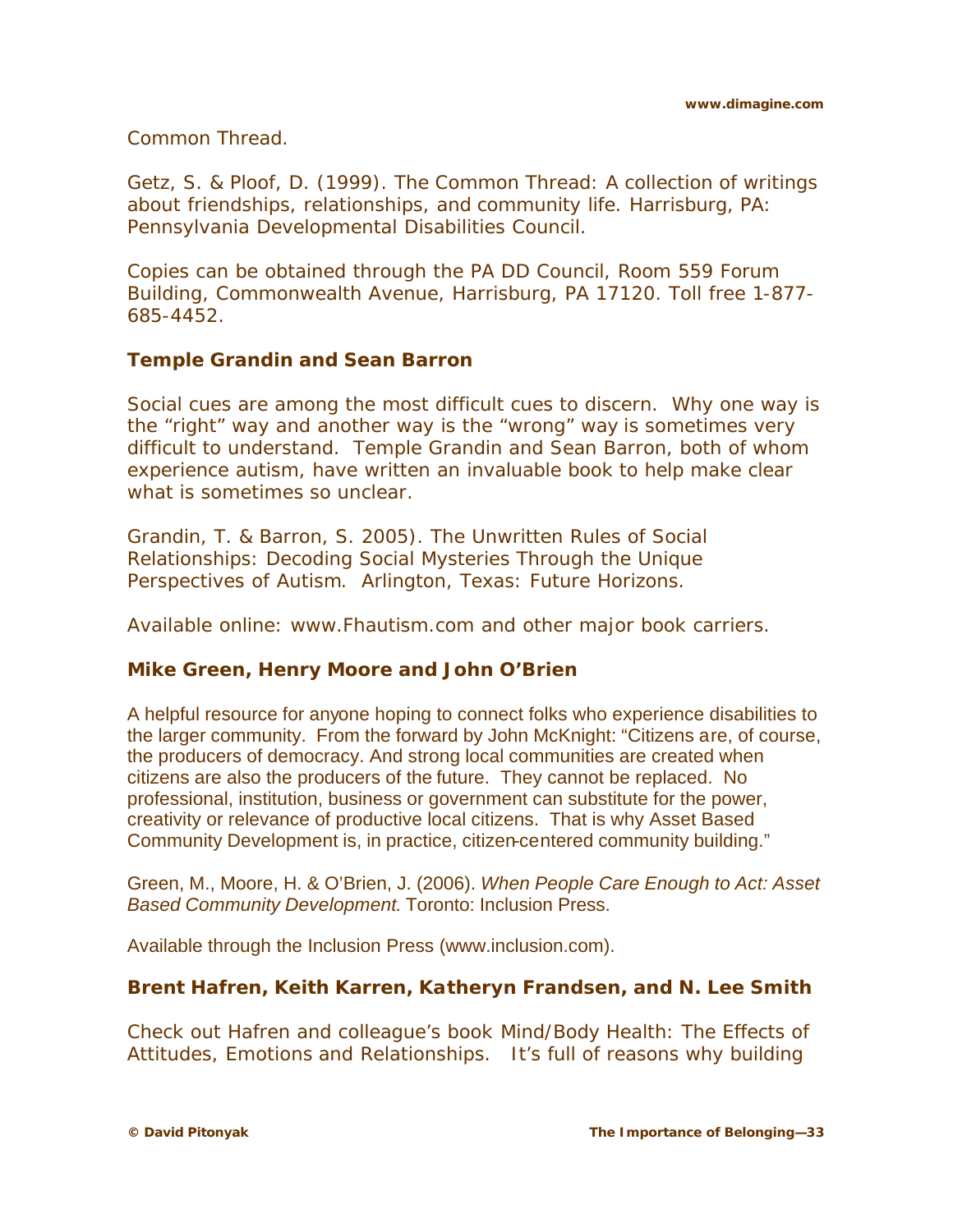relationships will always trump interventions and billable services. Be sure to check out the chapters on loneliness and social support and their impact on health and well-being.

Hafren, B.Q., Karren, K.J., Frandsen, K.J., Smith, N.L. (1996). *Mind/Body Health: The Effects of Attitudes, Emotions, and Relationships.* Boston: Allyn and Bacon.

You can order a copy of this book through Dean/Ross Associates, 523 Orchard Drive, Monmouth, Oregon 97361. Phone: 503/606-9678 FAX: 503/606-0970. Ask for a complete listing of their titles!

### **Beverly James**

Many people who experience our services have been wounded in significant ways throughout their lives. They are experiencing major "attachment disorders." Beverly James' book describes how "normal" bonds are formed in typical development.

James, B. (1994). *Handbook for the treatment of attachment-trauma problems in children.* New York: The Free Press.

### **Charlotte Kasl**

From the book jacket: "At once practical, playful, and spiritually sound, this book is about creating a new love story in your life. Drawing from Christian, Buddhist, Sufi, and other spiritual traditions, *If The Buddha Dated* shows how to find a partner without losing yourself." A great book for anyone looking for love in all the wrong places.

Kasl, C. (1999). *If the Buddha dated: A handbook for finding love on a spiritual path.* New York: Penguin Books.

### **Jeffrey Kauffman**

Jeffrey Kauffman's book, *Guidebook on Helping Persons with Mental Retardation Mourn* is an excellent resource for anyone who wants to help folks who experience intellectual disabilities to heal from loss. A bit clinical, but not too clinical, the book contains lots of useful information about the process of mourning for someone we love.

Kauffman, J. (2005). *Guidebook on helping persons with mental retardation mourn*. Amityville, NY: Baywood Publishing Company.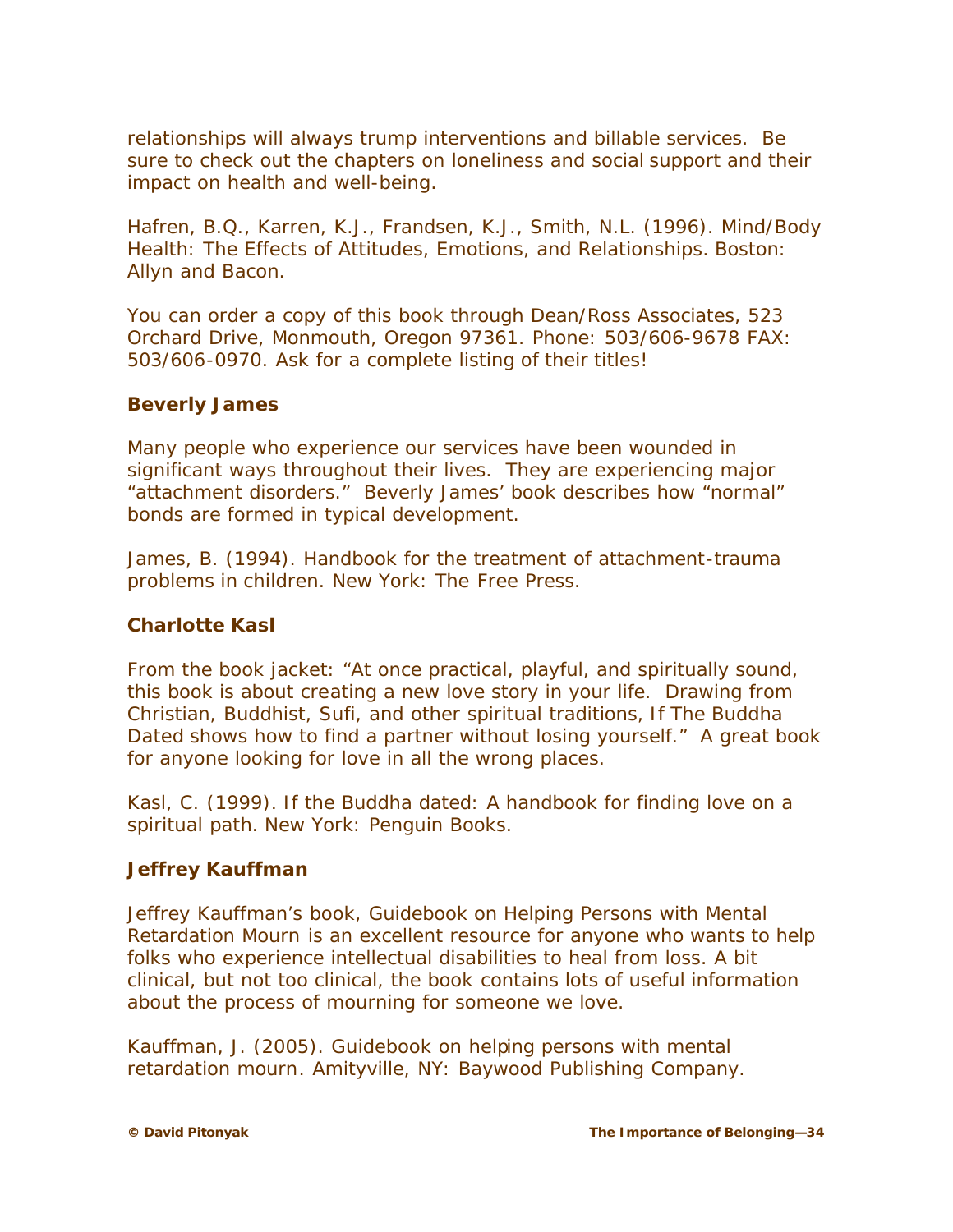Available from the Baywood Publishing Company web site (baywood. com) and the online bookseller half.com

### **Craig Kennedy and Doug Fisher**

As kids get older, it can get tougher to help them to make connections, particularly in the middle and high school years. Craig Kennedy and Doug Fisher provide great ideas for increasing the chance of success in middle school in their book *Inclusive Middle Schools.* You can order the book from The Peak Parent Center, Inc., 611 N. Weber, Suite 200, Colorado Springs, Colorado 80903. Call for a catalogue of available publications 1- 800-284-0251.

### **John Kretzmann and John McKnight**

John Kretzmann and John McKnight describe "asset-based community development" in this helpful manual for building stronger communities. A must-have for anyone interested in community building.

Kretzmann, J. & McKnight, J. (1993). *Building communities from the inside out: A path toward finding and mobilizing a community's assets.*  Chicago: ACTA Publications.

The manual is distributed exclusively by ACTA Publications, 4848 North Clark Street, Chicago, IL 60640. Phone: 800-397-2282.

#### **Susan Kurliak and Aaron Johannes**

*101 Ways to Make Friends* is a fun and down-to-earth book with lots of ideas for helping people to get connected to meaningful and enduring relationships.

Kurliak, S. & Johannes, A (2009). *101 Ways to Make Friends: Ideas and Conversation Starters for People with Disabilities and their Supporters*. Vancouver, BC: Spectrum Society for Community Living

Available online at www.101friends.ca

#### **James Lynch**

*The Broken Heart: The Medical Consequences of Loneliness* is an important book makes the point that "companionship is an important life force." For anyone who doubts the importance of relationships to our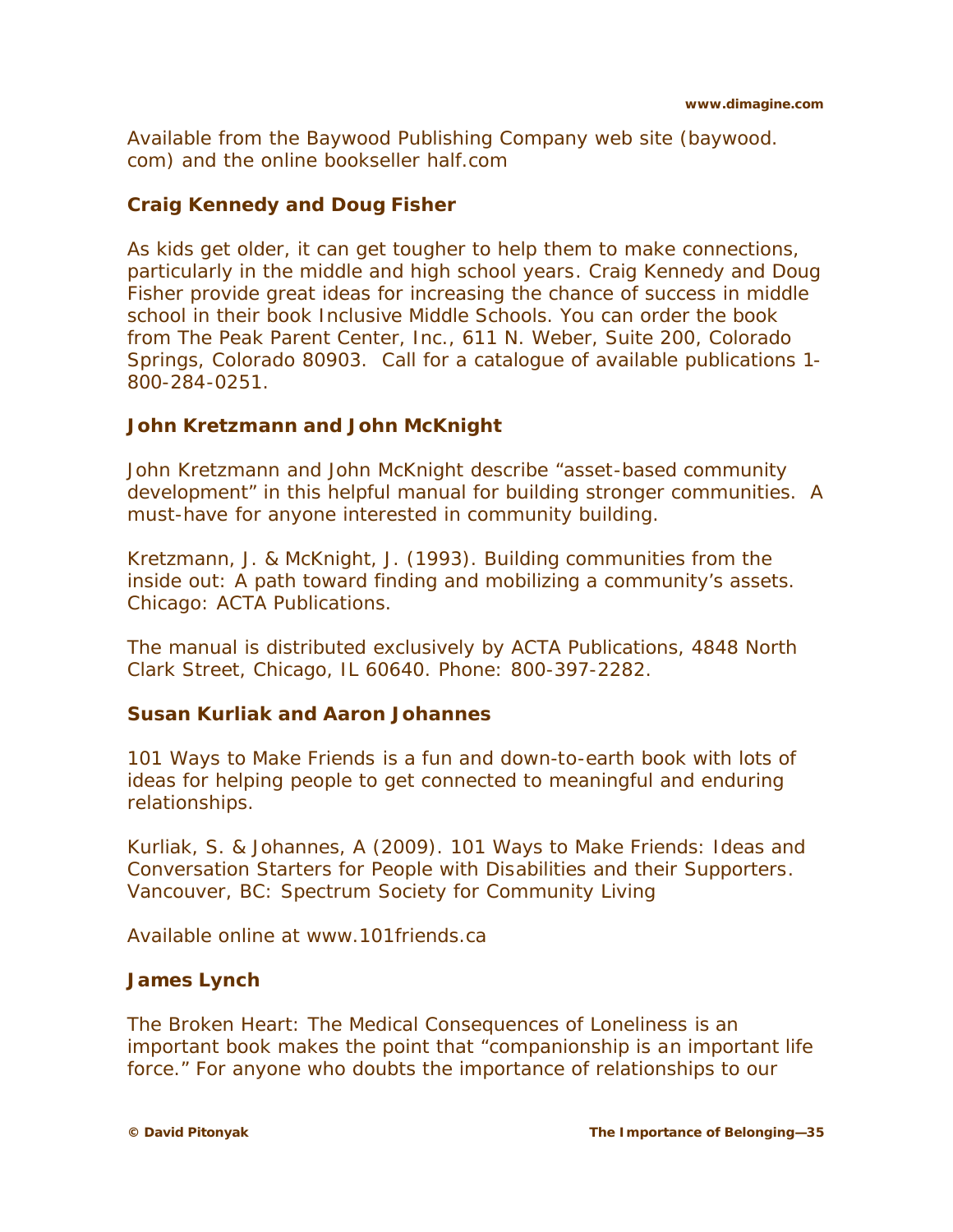emotional and physical well-being. A bit dated, but still worth a look.

Lynch, James J. (1977). *The broken heart: The medical consequences of loneliness*. New York: Basic Books, Inc.

### **Gary Messinger and Lisa Mills**

Gary Messinger and Lisa Mills, in their wonderful book *Sharing Community! Strategies, Tips, and Lessons Learned from Experiences of Community Building at Options*, provide 20 great and surprising tips for community building. Based on their experiences at Options, a non-profit organization that provides supported living supports in Madison, Wisconsin, this book is must-reading for anyone trying to build community for people who experience disabilities. Available through the Options Web site: www.optionsmadison.com or by calling 608-249-1585.

Messinger, G. & Mills, L. (2005). *Sharing community! Strategies, tips, and lessons learned from experiences of community building at Options*. Madison, WI: Atwood Publishing Company.

### **John O'Brien and Connie Lyle-O'Brien**

This is a book about friendships and personal commitment and much, much more. A must for anyone interested in the work of building rich, welcoming communities.

O'Brien, J. and Lyle-O'Brien, C. (1996). *Members of each other: Building community in company with people with developmental disabilities.* Toronto: Inclusion Press.

Available through the Inclusion Press. 24 Thome Crescent, Toronto, Ontario, Canada M6 2S5 Tel (416) 658-5363 fax (416) 658-5067 Or through the web: www.inclusion.com

### **John O'Brien and Beth Mount**

*Make a Difference: A Guidebook for Person-Centered Direct Support* is an invaluable resource, packed with helpful information and exercises for supporting the development of relationships. I can't recommend it highly enough. Available online through the Inclusion Press (www.inclusion. com).

O'Brien, J. & Mount, B. (2005). *Make a difference: A guidebook for*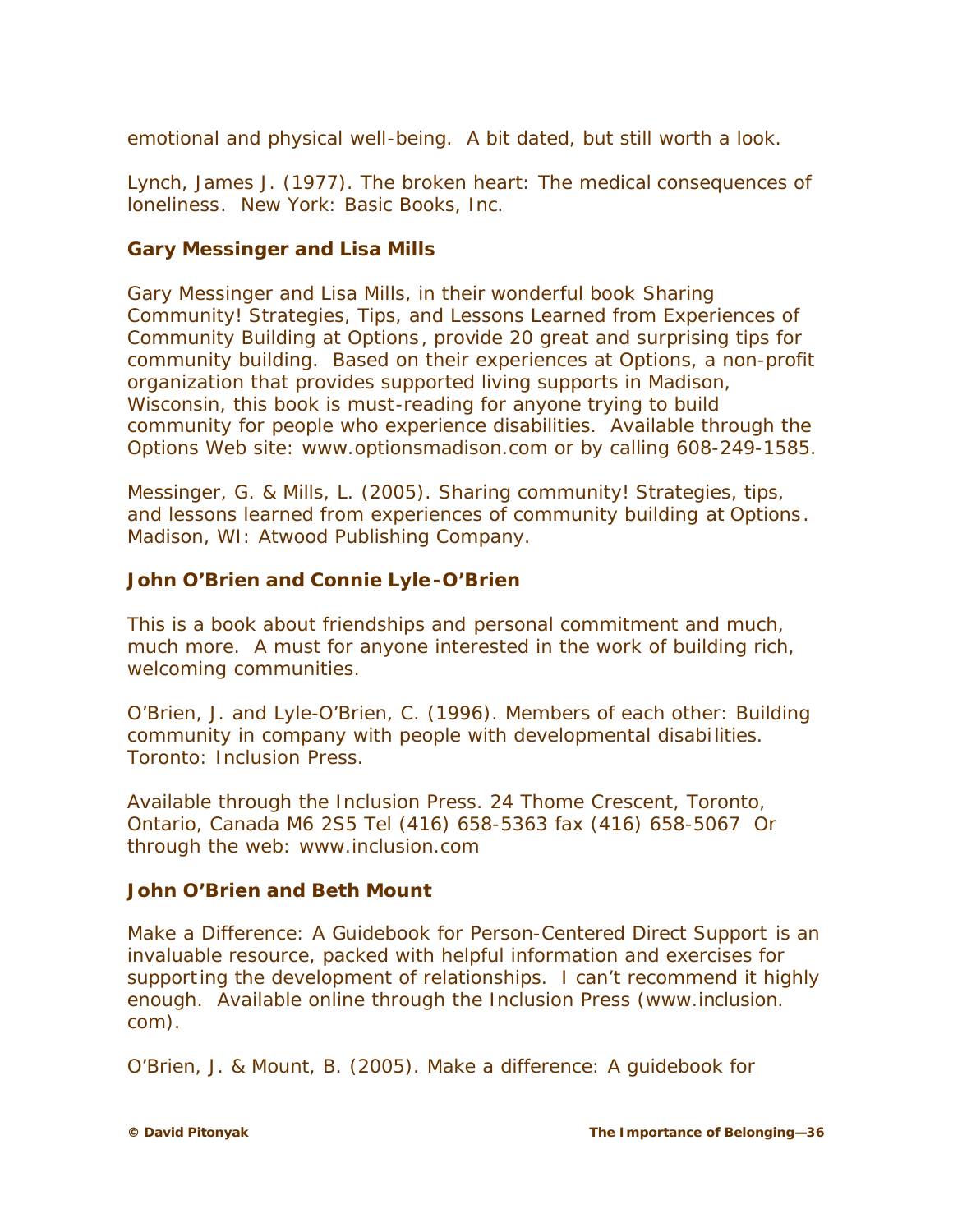*person-centered direct supports*. Toronto: Inclusion Press.

#### **Robert Perske and Martha Perske**

From the jacket of *Circle of Friends*, "In this warm sensitive collection, Robert and Martha Persky offer true stories and issues to ponder, concerning friendships between people with disabilities and so-called normals [sic]. They show how these circles cut across age groups, generations, and races, and how the hearts and worldviews of everyone can be enriched. The emphasis here is on pure and simple friendship."

Perske, R. & Perske, M. (1988). *Circle of friends: People with disabilities and their friends enrich the lives of one another.* Nashville, TN: Abingdon Press.

#### **Robert Putnam**

*Bowling Alone* is the national bestseller that examines the rise and fall of community in American life. From the back cover: "Drawing on vast new data that reveal American's changing behavior, Putnam shows how we have become increasingly disconnected from one another and how social structures — whether they be the PTA, church, or political parties — have disintegrated….Like other defining works in the past...*Bowling Alone* has identified a central crisis at the heart of our society and suggests what we can do."

Putnam, R.D. (2000). *Bowling alone: The collapse and revival of American community.* New York: Simon and Schuster.

#### **Leonard Sagan**

Sagan's The Health of Nations: True Causes of Sickness and Well-being contains important information about the powerful relationship between social networks and health (see endnotes)

#### **Beth Schaffner and Barbara Buswell**

Beth Schaffner and Barbara Buswell provide lots of helpful suggestions for helping kids get connected to kids in their 1992 booklet *Connecting Students: A Guide to Thoughtful Friendship Facilitation for Educators and Families*. You can order the guide from The Peak Parent Center, Inc., 611 N. Weber, Suite 200, Colorado Springs, Colorado 80903. Call for a catalogue of available publications 1-800-284-0251.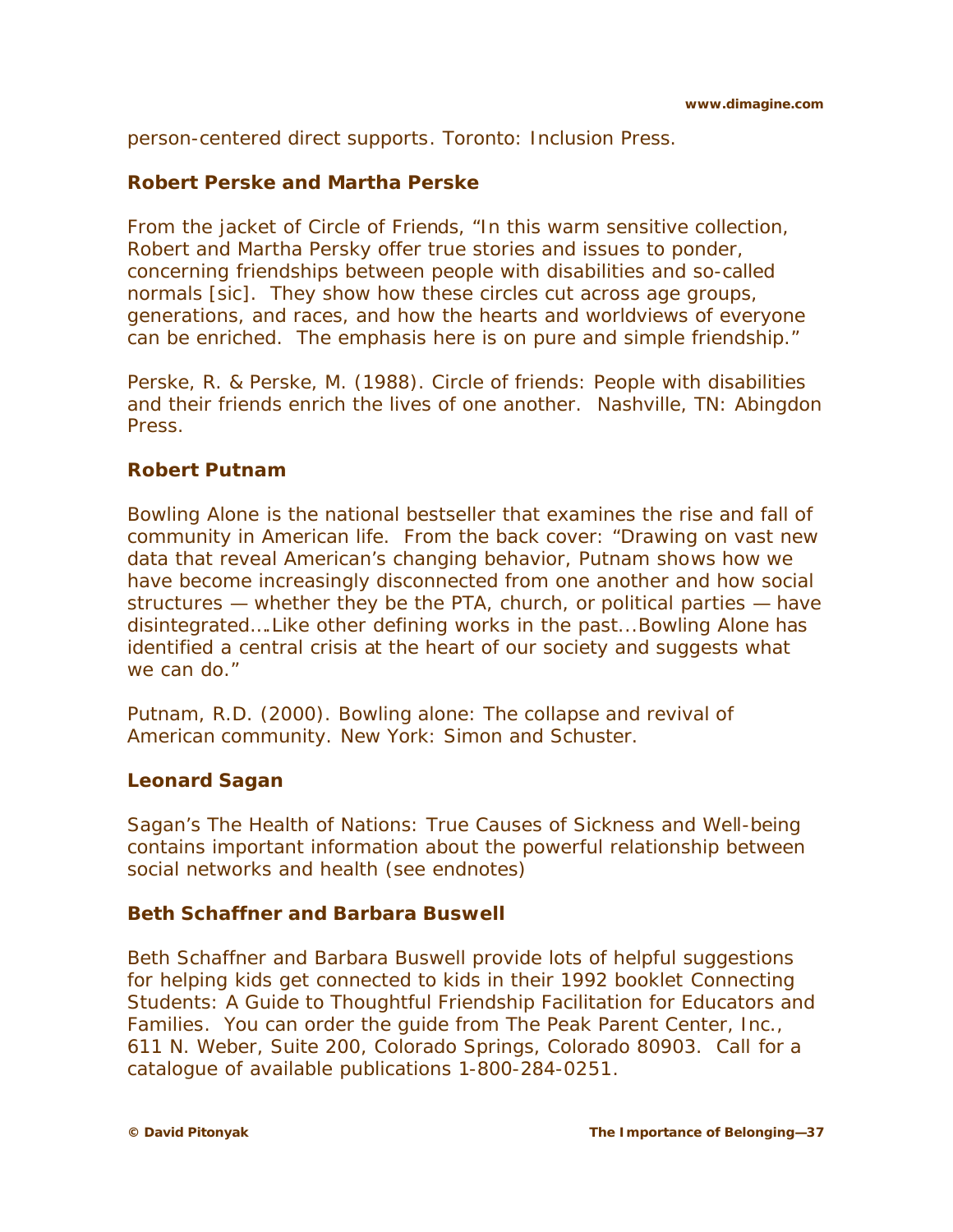### **Karin Melberg Schwier and Erin Schwier Stewart**

Of *Breaking Bread, Nourishing Connections: People With and Without Disabilities Together at Mealtime,* Anne Donnellan writes, "We've needed this book for a very long time. It's more than a meal; it's a feast." Developed by authors with extensive personal and professional experiences...this practical handbook helps you ensure pleasurable, fully inclusive mealtimes (from the back cover).

Schwier, K.M. & Stewart, E.S. (2005). *Breaking bread, nourishing connections: People with and without disabilities at mealtime.* Baltimore: Paul H. Brookes.

### **Linda Stengle**

Linda Stengle's helpful book, *Laying Community Foundations for Your Child with a Disability* is a helpful resource for parents and professionals who understand the importance of long-term relationships. You can order the book through Woodbine House, Inc., 6510 Bells Mill Road, Behesda, MD 20817 Toll free: 800-843-7323.

Stengle, Linda J. (1996). *Laying community foundations for your child with a disability: How to establish relationships that will support your child after you are gone.* Bethesda, MD: Woodbine House.

### **Clifton Taulbert**

Clifton Taulbert, author of *Once Upon A Time We Were Colored*, offers a rich and wonderful resource for anyone interested in building community — *Eight Habits of the Heart: Embracing the Values that Build Strong Families and Communities.* This simple but profound book can be obtained in your local bookstore or through the Building Community Institute, 717 S. Houston, Suite 508, Tulsa, OK 74127. Telephone (918) 584-0414. Web: www.cliftontaulbert.com

Taulbert, C (1997). *Eight habits of the heart: Embracing the values that build strong families and communities.* New York: Penguin Books.

### **David Wetherow**

*The Whole Community Catalogue* is a wonderful resource for those who want to help people who experience disabilities to join the "heart of community life."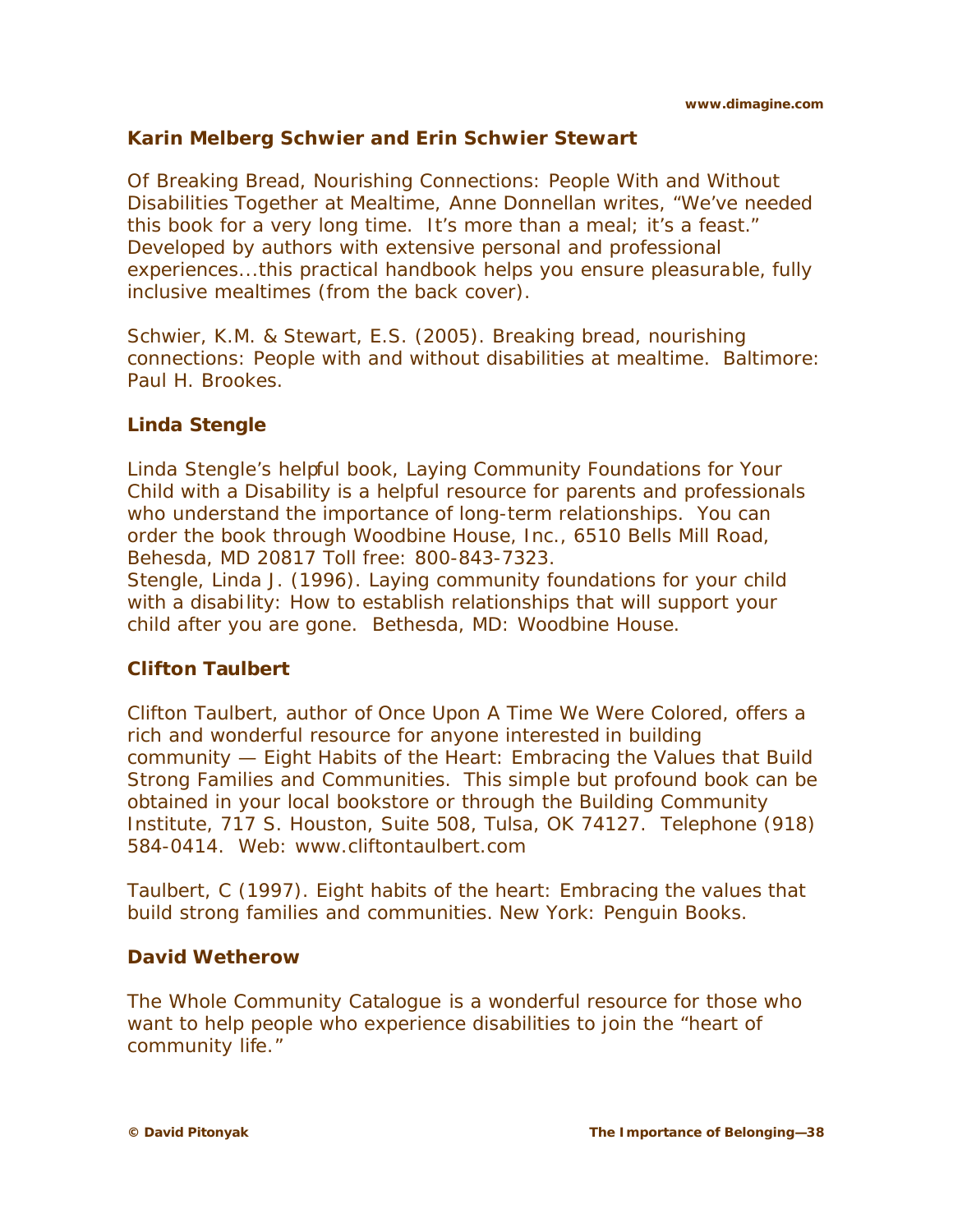**www.dimagine.com**

Wetherow, D. (1992). *The whole community catalogue: Welcoming people with disabilities into the heart of community life.* Winnipeg, Manitoba, Canada: Gunnars and Campbell, Publishers. Available through the Inclusion Press.

### **Margaret Wheatley**

I love Margaret Wheatley's books about change and community because they are both simple and profound. Wheatley's newest book, *Turning to One Another* is profoundly important to anyone who believes we can and must build strong communities together.

Wheatley, M.J. (2002). *Turning to one another: Simple conversations to restore hope to the future*. San Francisco: Berrett-Koehler Press.